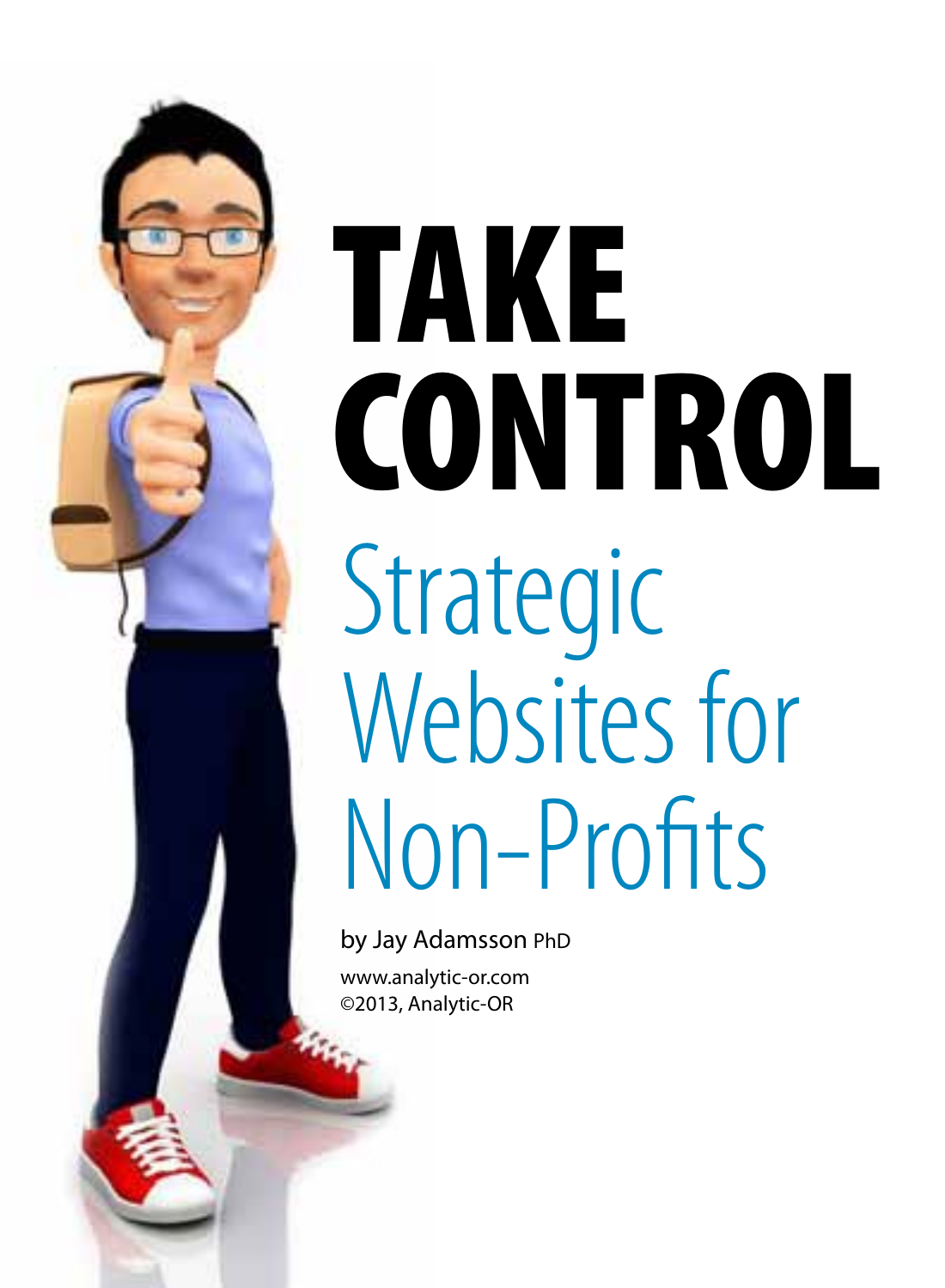### **Contents**

| I know you want an effective website. Follow me to find out how.  |  |
|-------------------------------------------------------------------|--|
|                                                                   |  |
| Putting the right pieces together builds a solid website.         |  |
|                                                                   |  |
| All I want to do is make the world a better place.                |  |
|                                                                   |  |
| Protect yourself. Don't put your website in someone else's hands. |  |
|                                                                   |  |
| I know who I'm speaking to. Do you?                               |  |
|                                                                   |  |
| I know what my visitors need, so I'm going to deliver.            |  |
|                                                                   |  |
| I build only after I have a smart plan, so I don't have to quess. |  |
|                                                                   |  |
| I'm being found by the exact people I want to have find me.       |  |
|                                                                   |  |
| If I have a target then I will know how successful I am.          |  |
|                                                                   |  |
| Things just keep getting better and better.                       |  |
|                                                                   |  |
| Our strategic website is a great success!                         |  |
|                                                                   |  |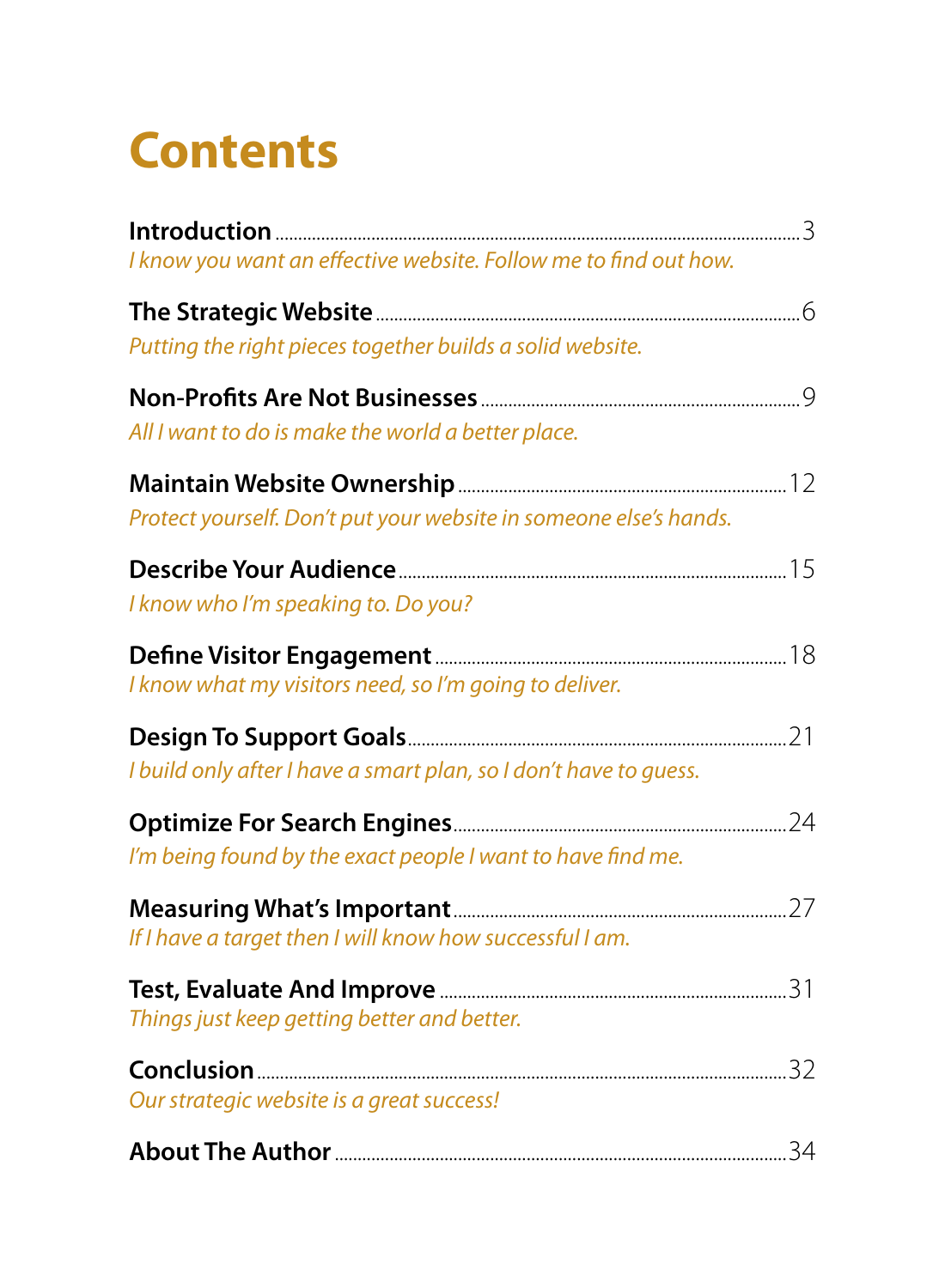### **Introduction**

Businesses and organizations no longer need to be convinced of the value of a website. In fact, finding groups that do not have an online presence is becoming more and more difficult. Businesses and organizations know that their website is the principal means of communicating with critical groups of customers and clients.

#### Unfortunately, many small businesses and organizations have given away control over their website.

Building a website requires a certain level of technical knowledge that usually requires outside help. But, in finding that assistance, organizations often go too far and place too much trust in their web design company, essentially surrendering their website to someone outside the organization.



*I know you want an effective website. Follow me and find out how!*

As the owner of a small bookstore, my first foray into the internet world followed the pattern experi-

enced by so many businesses and not-for-profits alike. I contracted a web design company to build a website, and loved the first impressions. The site looked fabulous, and we had high hopes for what it would bring to the business.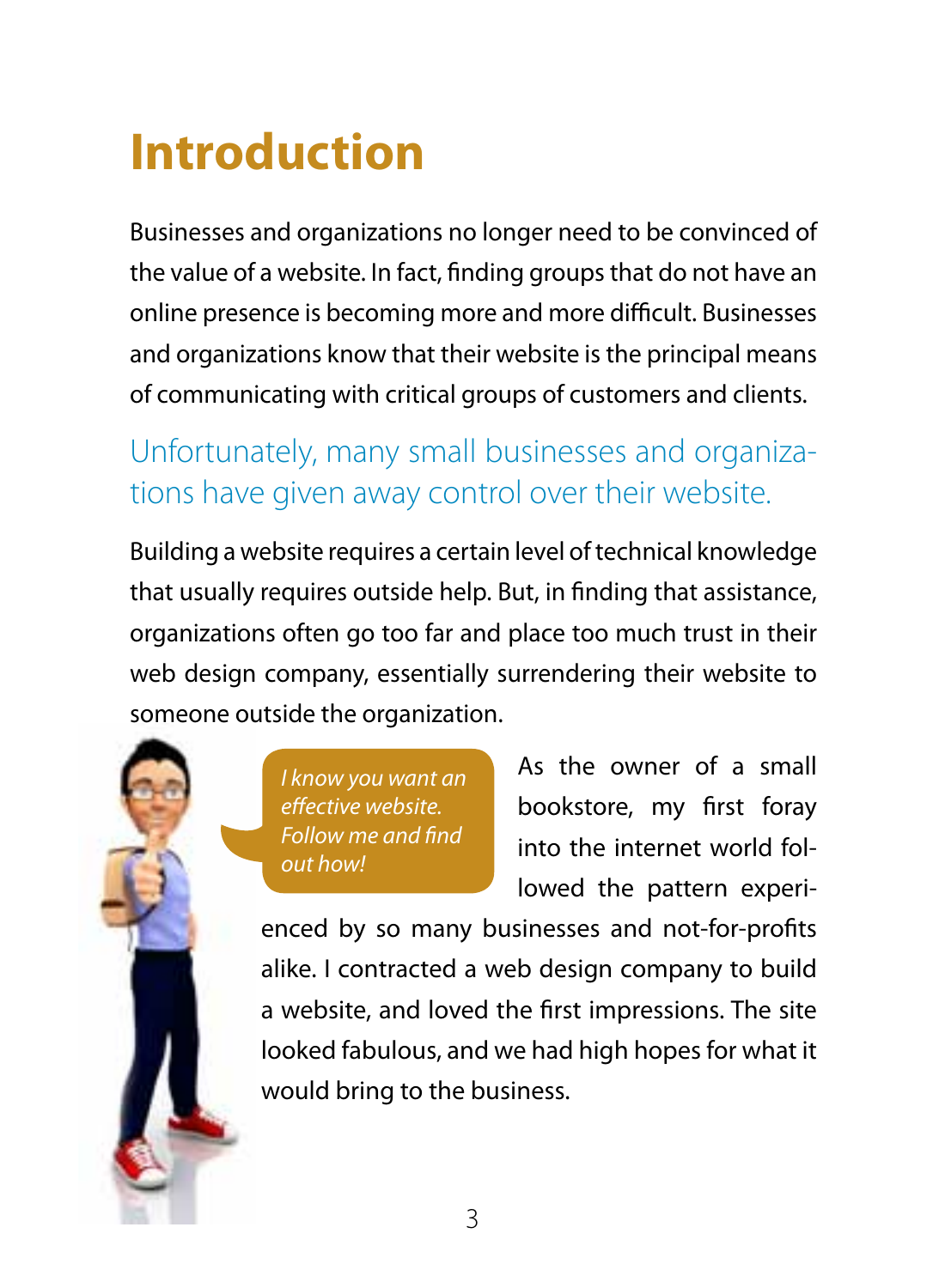However, it wasn't long before I realized that the website was not really helping the business. It was a pretty face on the internet, but not much more than that. Fortunately, unlike most people in this situation, I had a background in business analysis and organizational modeling. I was able to apply those skills to the internet world. I realized that I had let a stranger make many business decisions on my behalf, and I was determined to fix the problems.

#### I took back control and created an effective website for my business.

A few years later, I volunteered to sit on the Board of a nonprofit community theatre. Board members were unhappy with the theatre's static website that had been developed by a web developer some years before. Although the site was attractive, it did not really make much of a contribution to the overall theatre operation. For a small theatre that struggled financially, paying for even small changes was prohibitive.

So as happens on volunteer Boards, I volunteered to develop a new website that advanced the theatres goals. But this was my first time working in this capacity with a non-profit. I was fascinated by the challenges of the non-profit world, and the differences from the business world. Since, I have worked with other non-profits to do the same. I helped the theatre build a website that worked for them, in which they could be confident. Now I want to help empower other organizations.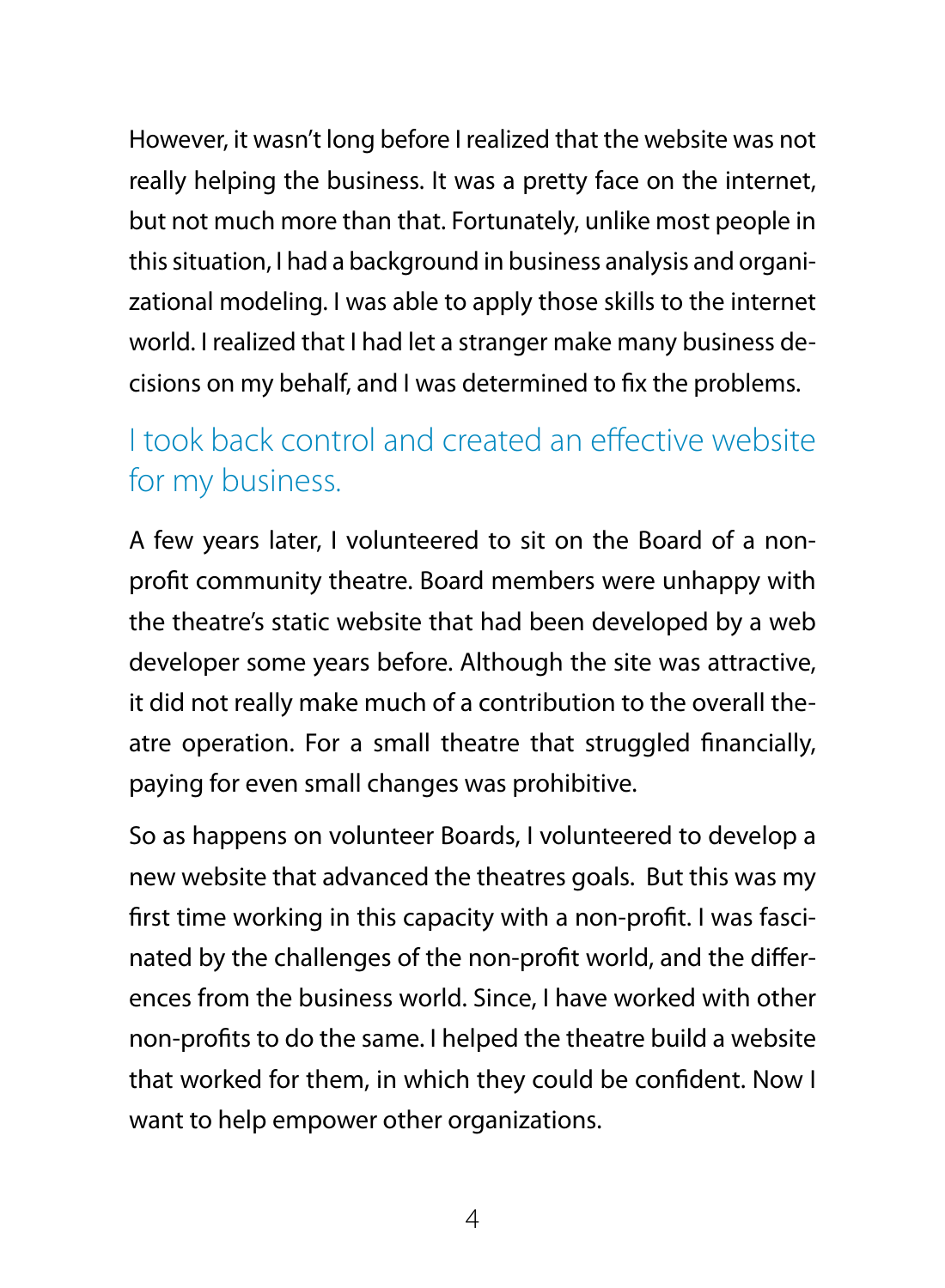Taking control and building an effective website should be a high priority for any business or non-profit.

In my day-to-day activities I see too many groups who have let others make their organizational decisions, and are disappointed by the results.

They lose confidence in their website, and are afraid of making the same mistake again.

This book aims to empower non-profits by challenging how you think about your website in the context of your organization and your goals. It gives concrete strategies for determining what works and doesn't work, so that the next time you want to improve your website you know exactly what has to be done.

#### Regain confidence in your website.

Empower your organization with a strategic website.

*The first step to taking control of your website is to have a basic understanding of what a "strategic website" means. Keep reading and I promise it will begin to make perfect sense to you.*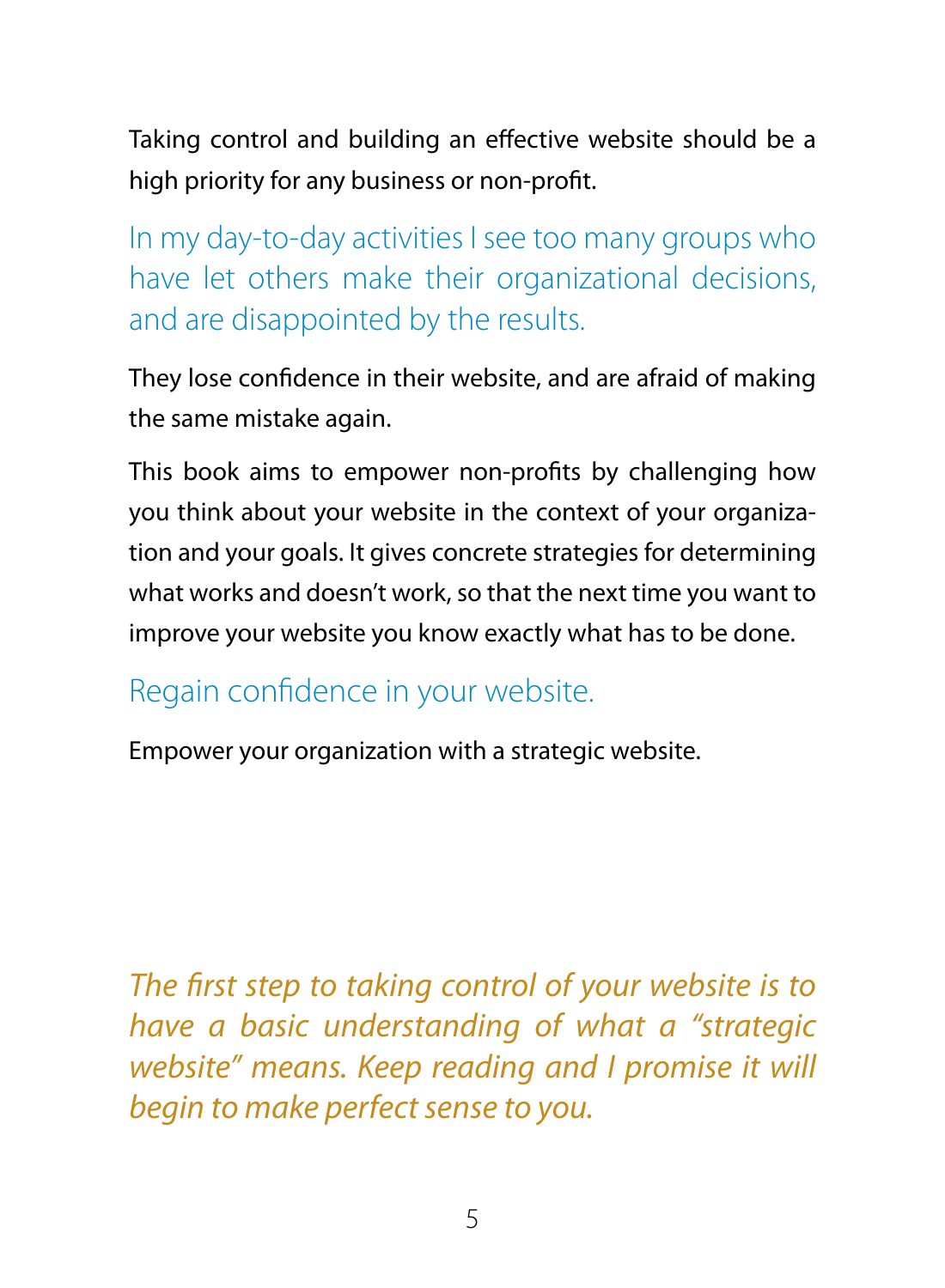### **The Strategic Website**

For most organizations today, a website is an essential means of communicating with their clients, supporters, donors, and the community. It is how relationships are built and maintained. For most organizations, a website is not an option. In today's interconnected world, where organizations are expected to have a website, it is the first place people look for information.

#### A website that is designed and created to advance an organization's goals is a strategic website.

It is a business tool that goes beyond an electronic brochure. It's more than just a pretty face for the organization. It is an entity



that has been designed and built with the sole purpose of advancing the goals of the organization. The contribution of the strategic website to the organization is measurable, and it is adaptable.

Your website should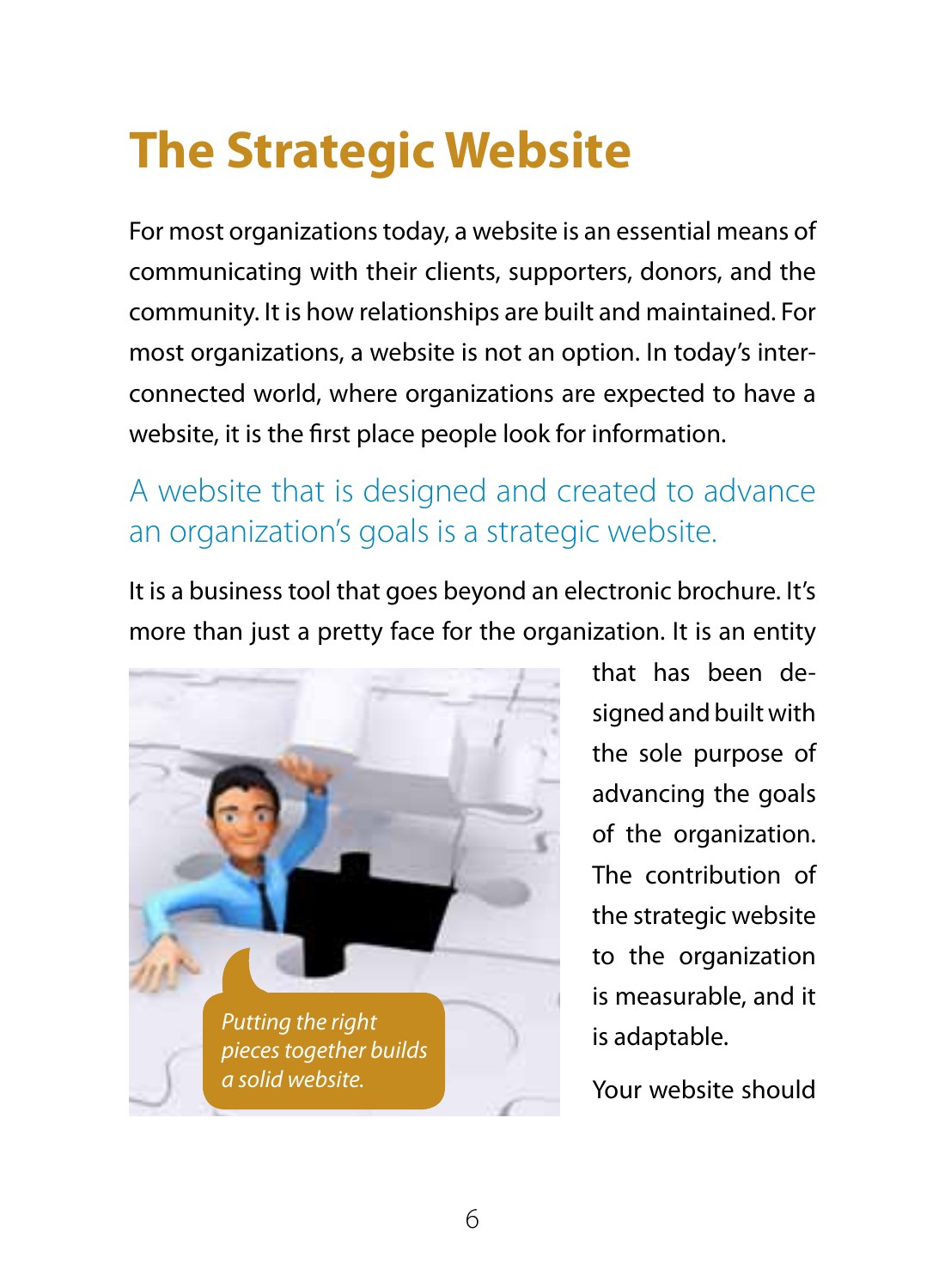be viewed as a strategic asset, without which the future of the organization is threatened. A website does not exist alone, and it cannot be separated from the organization behind it.

#### A website is a strategic tool to be used by an organization to support their goals.

Any effective organization needs to be able to articulate why they exist. The same question has to be asked about a website. The website for any organization should exist for one simple reason, and that is to further the goals and objectives of the organization, whatever they may be. The functionality, appearance, layout, structure, and all other aspects of the website should relate back to what the organization wants the website to accomplish. All aspects of a website should make a contribution to its reason for existence.

Every non-profit has a different view in how they see the website contributing to their goals. All organizations are different, and have different ideas about how to go about their business. A strategic website reflects this variety.

The strategic website recognizes and directly addresses an identified target audience. It speaks in a language to which the audience can relate, and it encourages them to engage with the non-profit. It clearly identifies and presents the information and functionality needed by the visitor.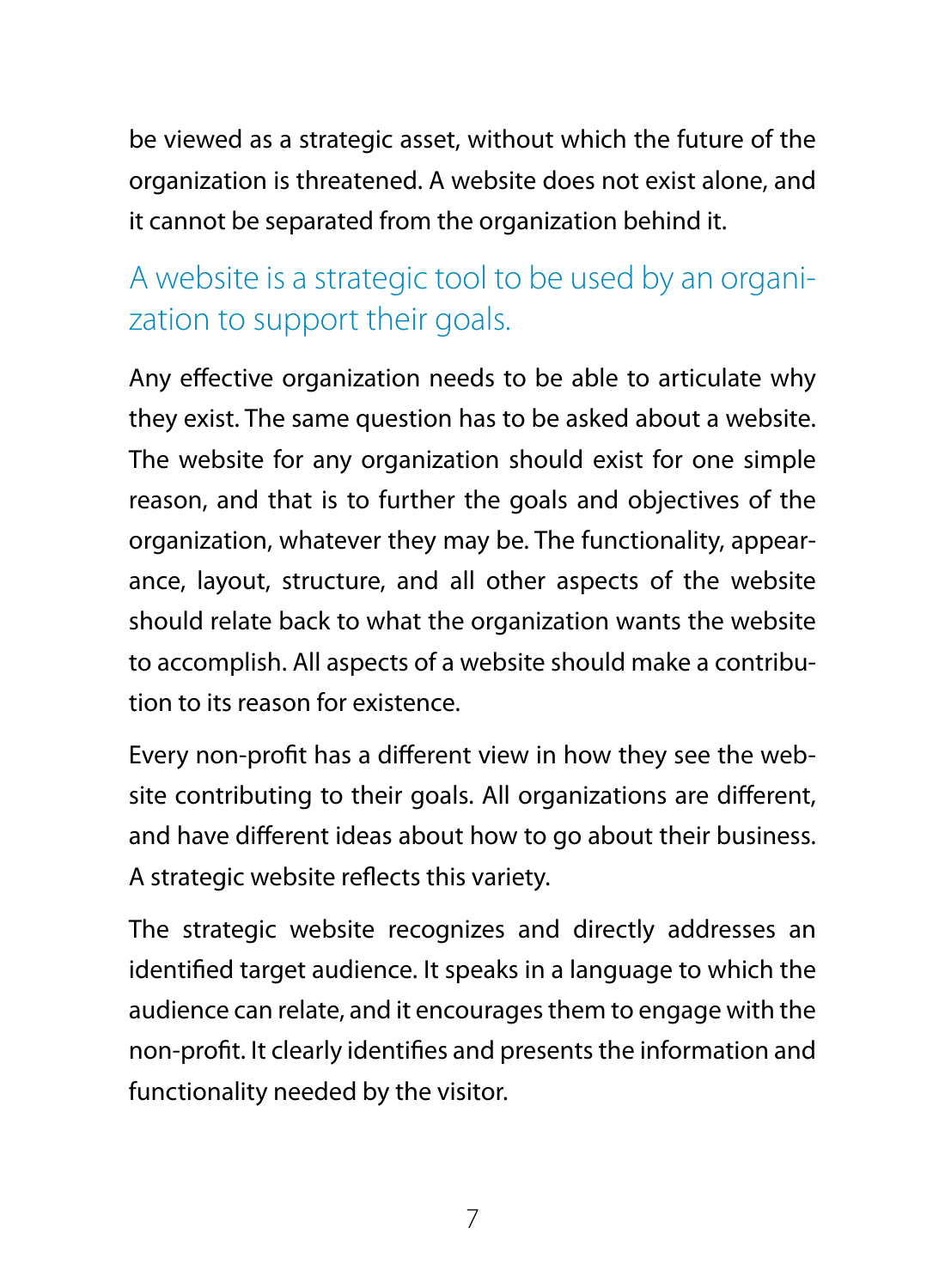#### The strategic website does not try to be everything to everyone.

It recognizes the different ways people can engage with an organization, and reflects those that provide the most benefit to the organization. It realizes that there are limited resources to communicate with the world at large, so it prioritizes those that are most important.

The strategic website recognizes that the internet presence of any organization is not limited to their website. It recognizes social media, blogs, directories and listings, as well as the myriad of other industry-specific and topic-specific sites and blogs that inform and discuss others in areas of direct concern to your organization, and may sometimes discuss your organization itself. But it recognizes that it is the only web property that is fully controlled by the organization. It acknowledges the entirety of the internet, but positions itself as the hub for the organization.

The next eight sections of this book explain the *eight critical strategies* for developing a strategic website for a non-profit.

#### *Ready to learn more? Let's get started!*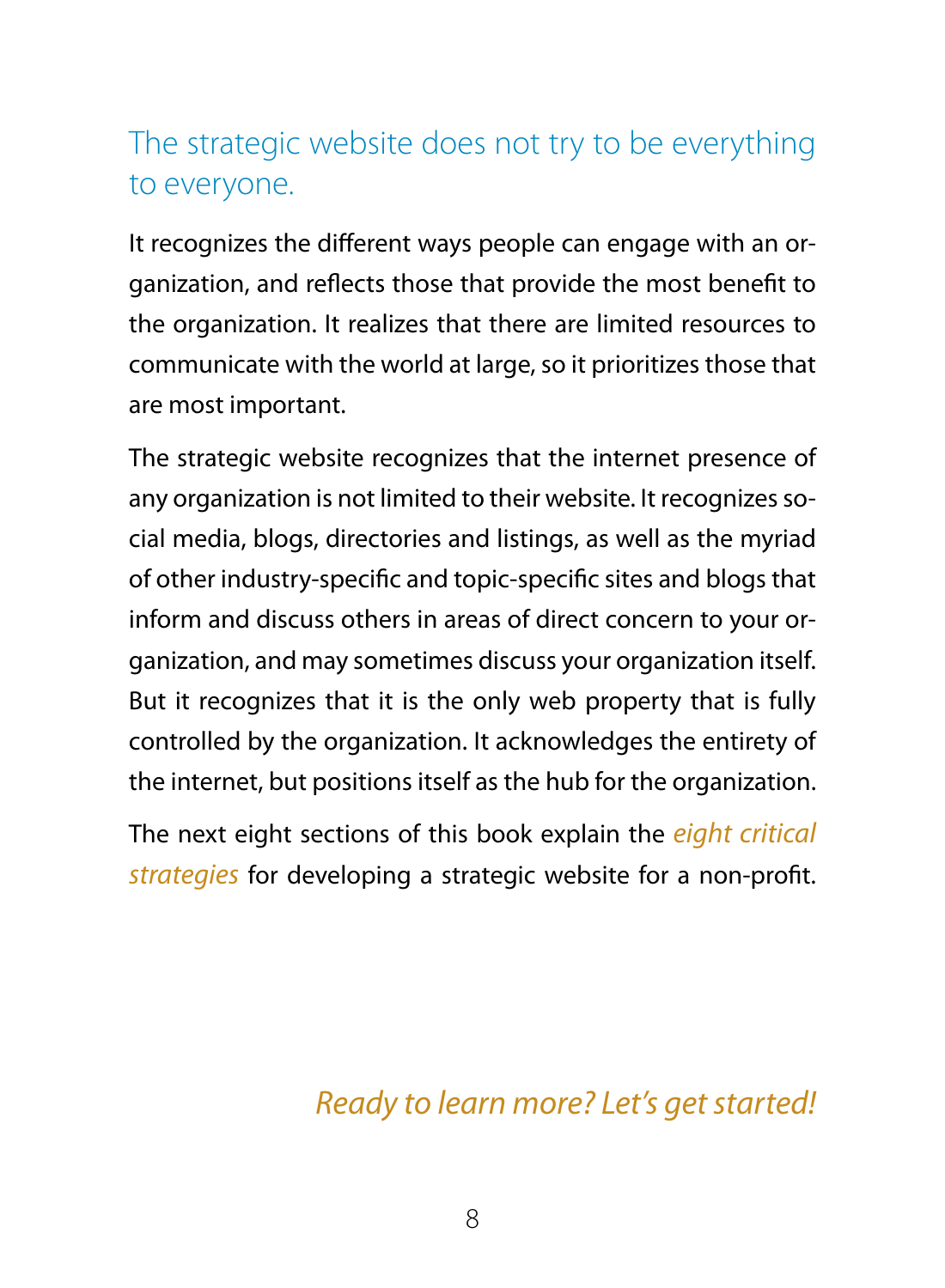### **Non-Profits Are Not Businesses**

*Understand that as the goal of a non-profit is not simply to make money, the way you think of your website must be unique to your organization's goals.*

In today's era of accountability and efficiency, there is incredible pressure on non-profits to treat their operations as a business would. While there are certain benefits to this in terms of ensuring resources are spent wisely and protected from fraud, most of these systems still have difficulty recognizing the fundamental difference between non-profits and businesses.

Simply put, the fundamental goal of a non-profit is very different from a business.



1

Businesses exist to make money. Despite any secondary goals, other objectives, or extenuating circumstances, the fundamental basis for the existence of a business is to generate a profit and distribute that profit between the owners and/ or the shareholders of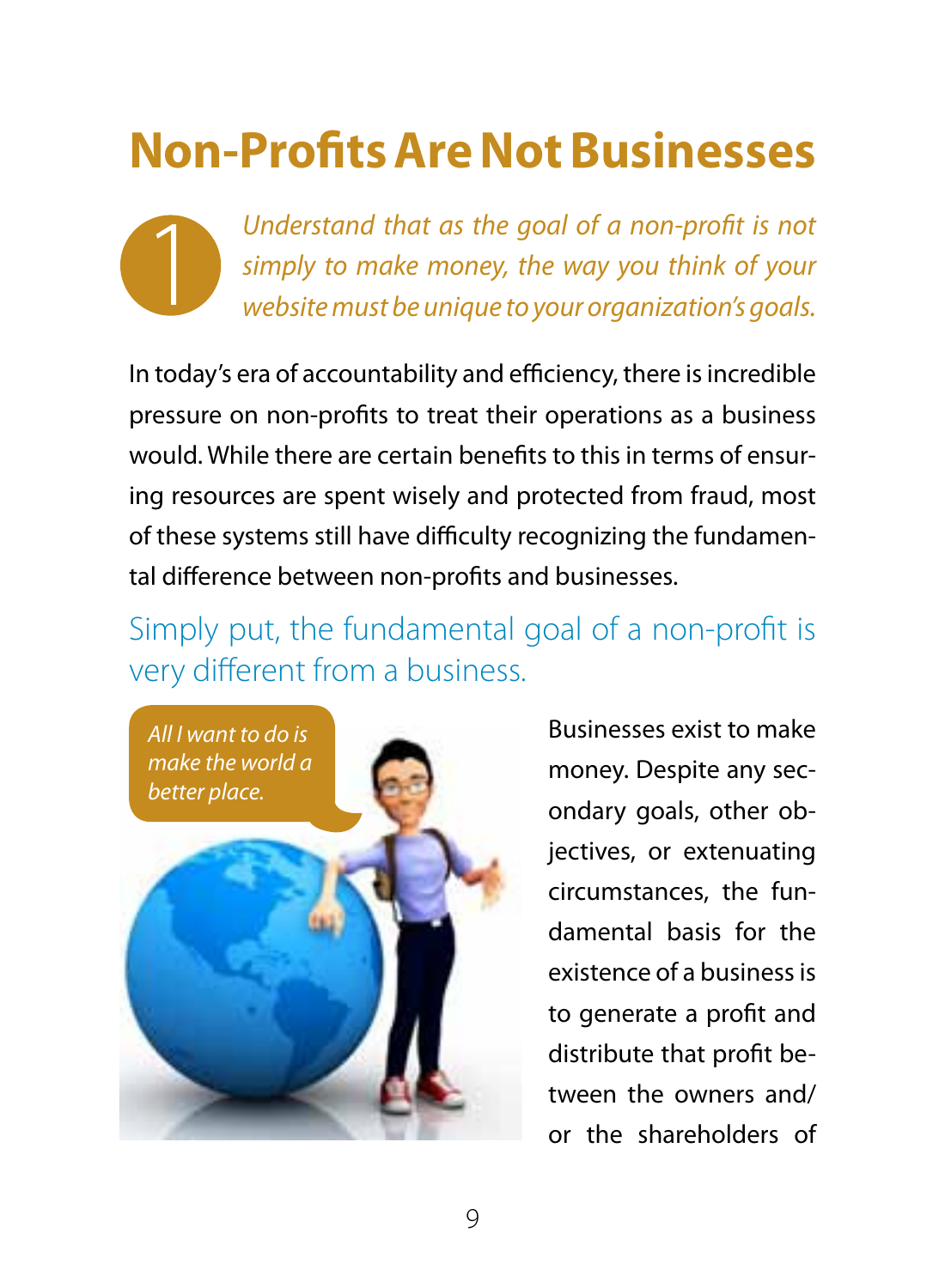the business. For non-profits and charities the answer is quite different.

#### Non-profits exist to change society.

The goals of these organizations are much more complex. Their fight is not for the contents of someone's bank account, but for the content of someone's mind. They want to change outlooks, attitudes, and behaviour.

Given that the important things to a business are so different from the important things to a non-profit, there has to be a difference in how they conduct their business, including what they want to get out of their website. Developing and measuring the impact of a website for a non-profit is not an easy task. Once the profit motive is taken out of the equation, it can become much more difficult to make the link between the goals of the organization and the contribution of the website.

So, given these challenges, how does a non-profit build a strategic website, and how can they tell if it is working? That's the challenge faced by non-profits, and it is not an easy task. The simple, and probably most common solution, is to take the easy way out and place this task in the hands of a web development company. More often than not, this results in a product that is very appealing visually. But without good planning, it is extra challenging to determine whether or not the website is actually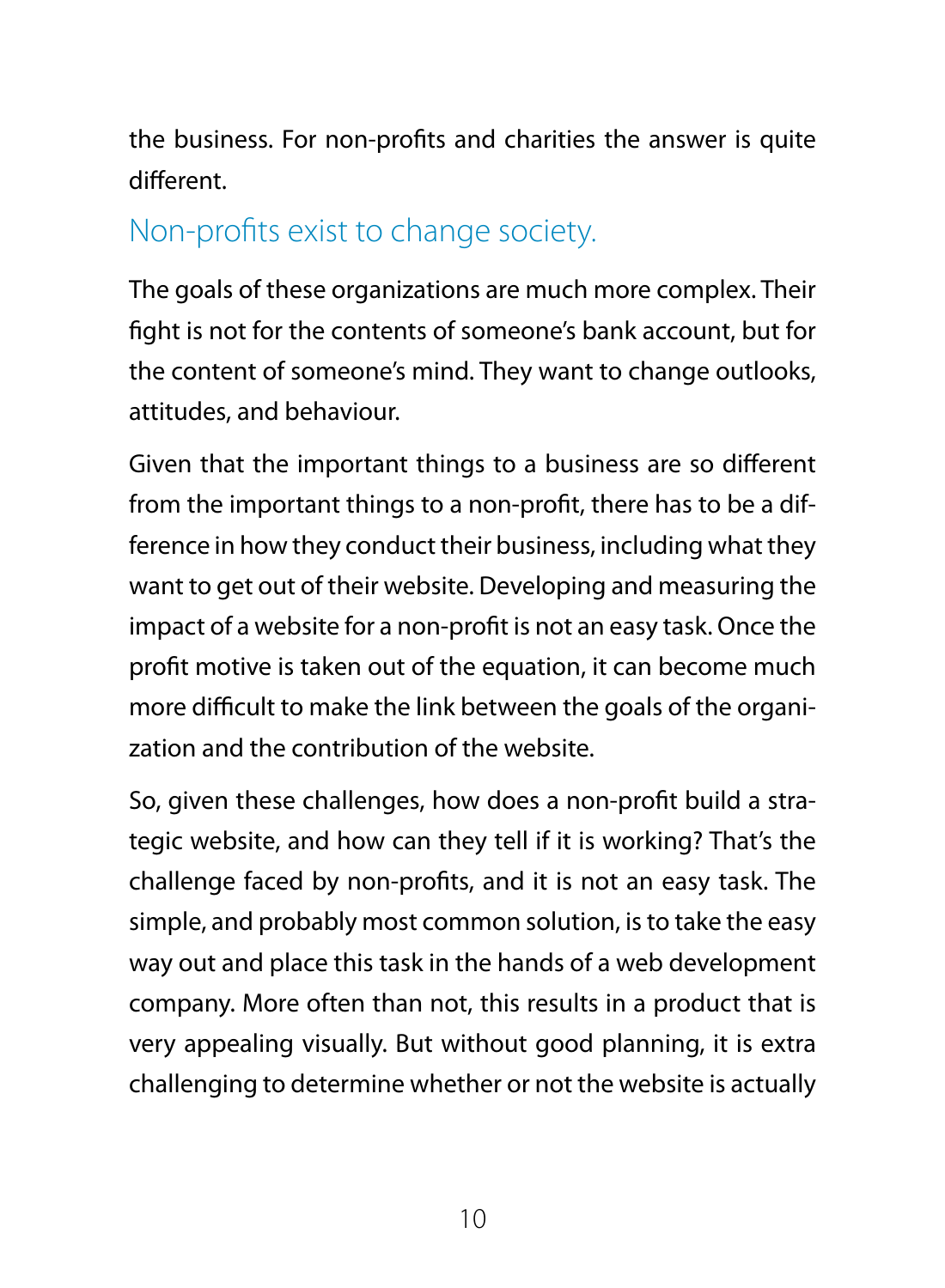doing its intended job. Simply applying business metrics to a non-profit does not capture this essential difference.

A strategic website matches website activity to what the non-profit wants to achieve, and looks beyond the simple financial solution.

A well-designed website that includes a measurement regimen designed around organization goals is one of the basic aspects of a non-profit strategic website.

In the end, a strategic website builds confidence that the website is doing the job for which it was intended.

*Make sure your website is actually your website …*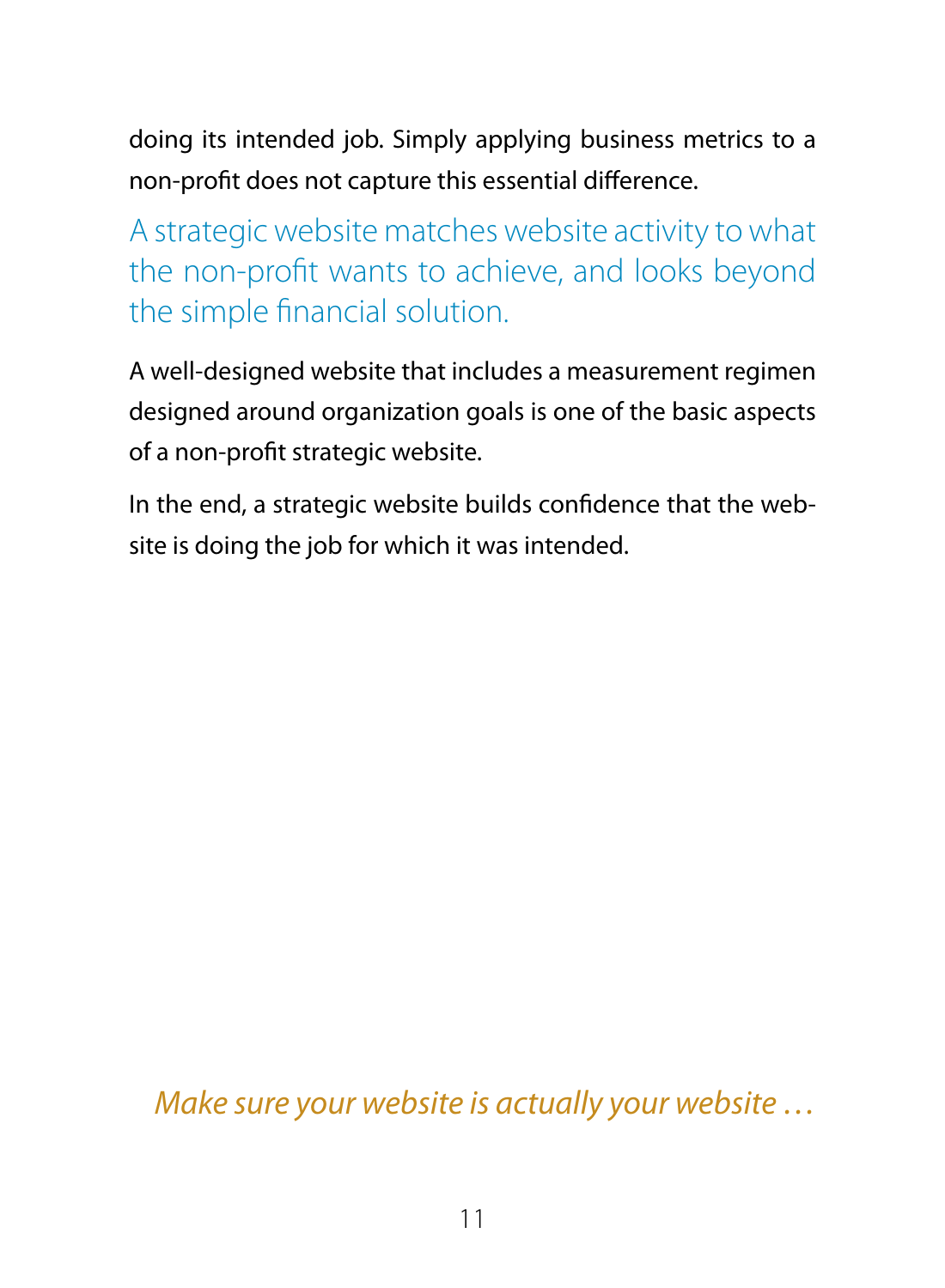### **Maintain Website Ownership**



*Ensure you always have ownership of your URL, hosting information, user names and passwords.*

A common practice among website developers is to provide an easy one-stop shop for all the technical needs of an organization. There are a few technical items involved in setting up a website, and any web development company is more than happy to take care of these on behalf of their clients.

While there is nothing inherently wrong with this process, it is up to the non-profit organization to make sure that they retain ownership of their web property.

All registrations should be set up in the name of the organi-



zation, not in the name of the web developer. The organization should make sure that they have all user names and passwords to access their own accounts.

While it is not common, there have been cases in the past where either the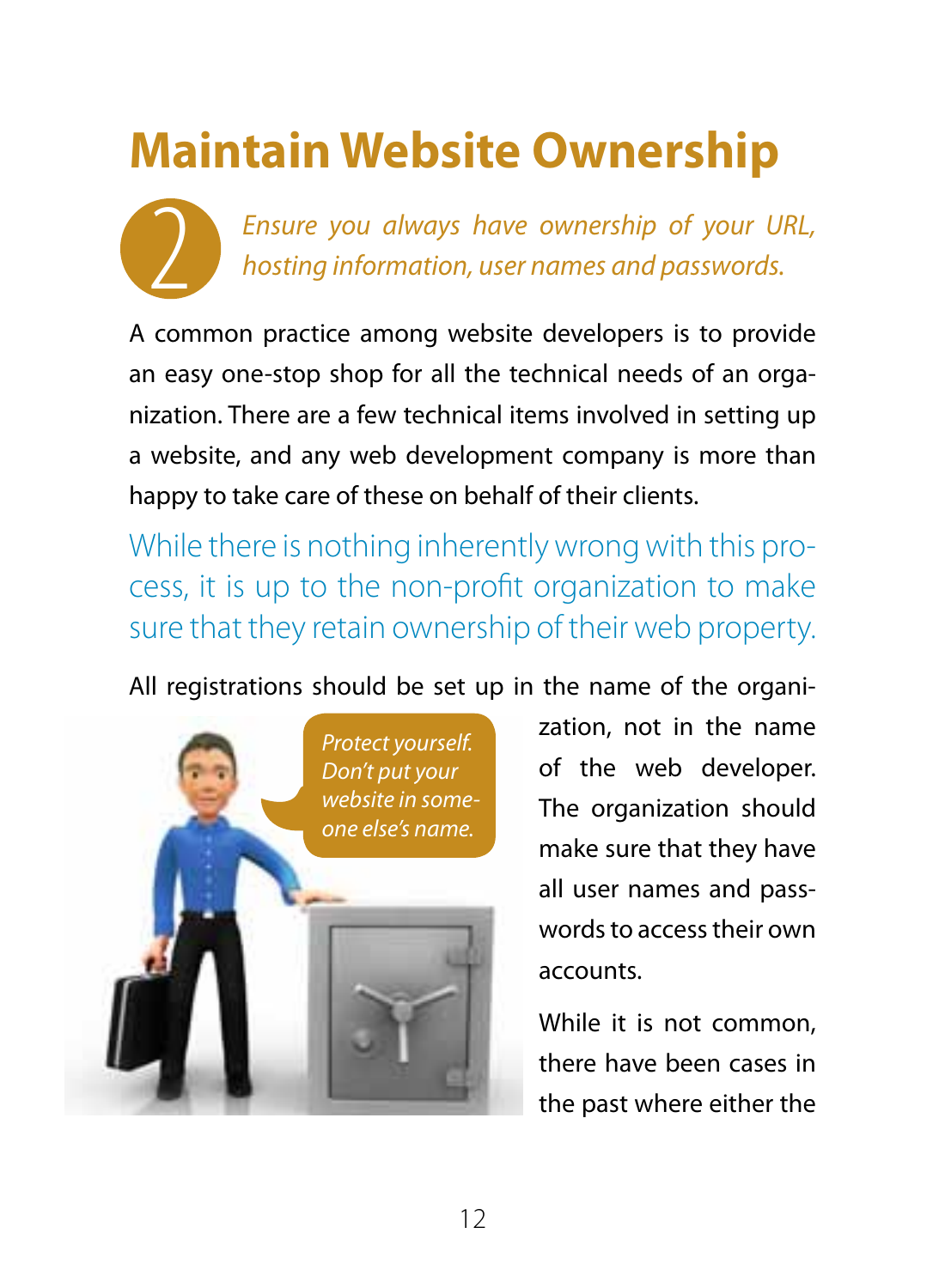relationship between a web development company and an organization has deteriorated, or where a web development company has gone out of business. In both these instances, an organization then has to spend time, effort, and sometimes money just to reclaim what should have been theirs from the beginning. In the worst cases, an organization can lose the rights to their own website, and it is very difficult to reclaim their own name.

#### Ensuring ownership of your own website starts from the domain registration process.

Registering the domain name reserves a web name (or URL) for the organization, such as www.analytic-or.com. If someone else sets this up on behalf of the non-profit, the registrant should be the non-profit, not the development company. It should also be set up in an account strictly for the non-profit and not grouped with other clients of the web development company. Finally, every time a domain name is registered, there has to be an associated administrative contact. Essentially, this is the person that has the authority to make any changes to the registration. This should be someone associated with the non-profit and not with the web development company.

Once the domain is registered, hosting has to be purchased for the website.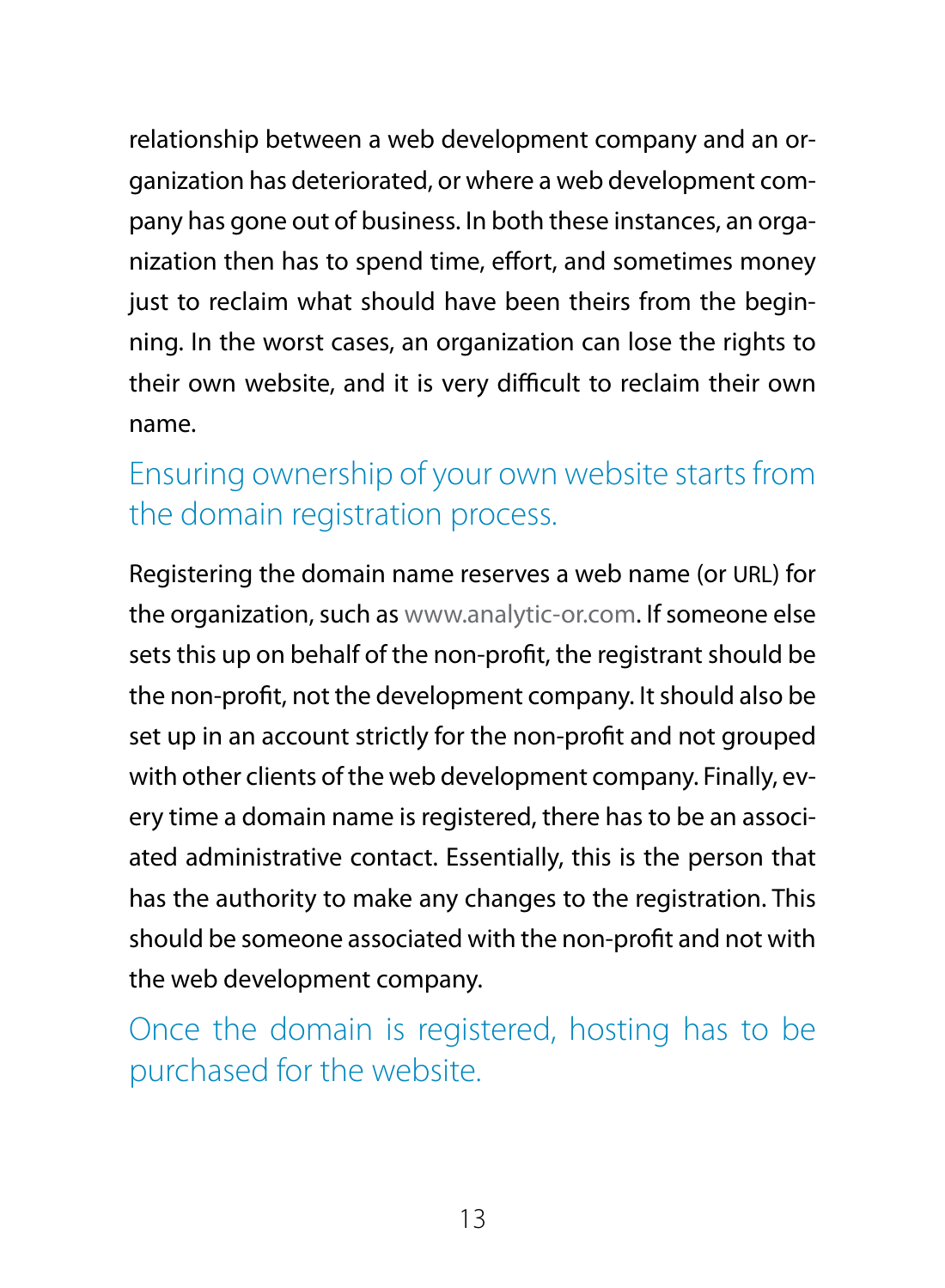This is the physical place where the website will actually live. Often, web companies have their own hosting which will be sold to their clients, or sometimes they will resell space from another company. In either case, make sure that the hosting is in the name of the non-profit, and that all user names and passwords are given to the non-profit.

Depending on what has been purchased from the web company, there may be many other services that have been set up.

The non-profit has to ensure that their name was used for all registrations, and that they have all user names and passwords.

Ceding control over technical aspects may seem like a much easier route to take, particularly when first developing a website and many other decisions have to be made. However, nobody knows what will happen in the future.

For the long run, the non-profit has to protect their ownership.

#### *The next strategy is to describe your audience...*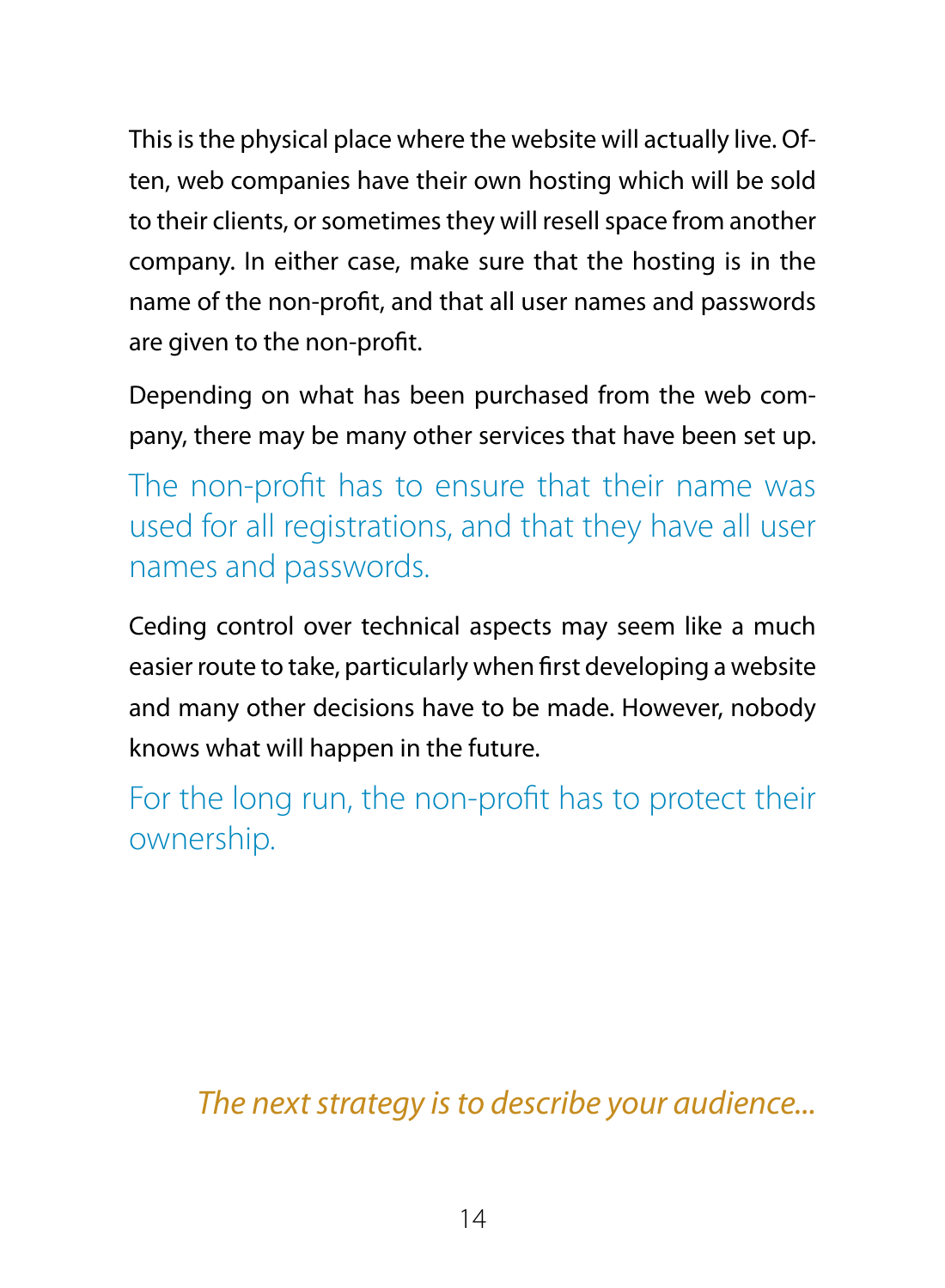### **Describe Your Audience**



*Identify your target audience to ensure the website speaks to their needs.*

Describing the target audience is a basic and important component for not only website strategy, but for overall organizational functionality.

Unfortunately, it is also one which is often glossed over, or simplified too much to have an impact on the strategy.

In particular for non-profit organizations, when asked to describe their target market, often the answer includes phrases like "everyone" or "the general public". A non-profit wants to improve the world, and they may have difficulty envisioning anyone that would be unreceptive to their message.



But a more objective assessment recognizes two things. First, not everyone is going to be receptive to your message, no matter how compelling you may believe it to be. And second, even if they are receptive to your message, they may never move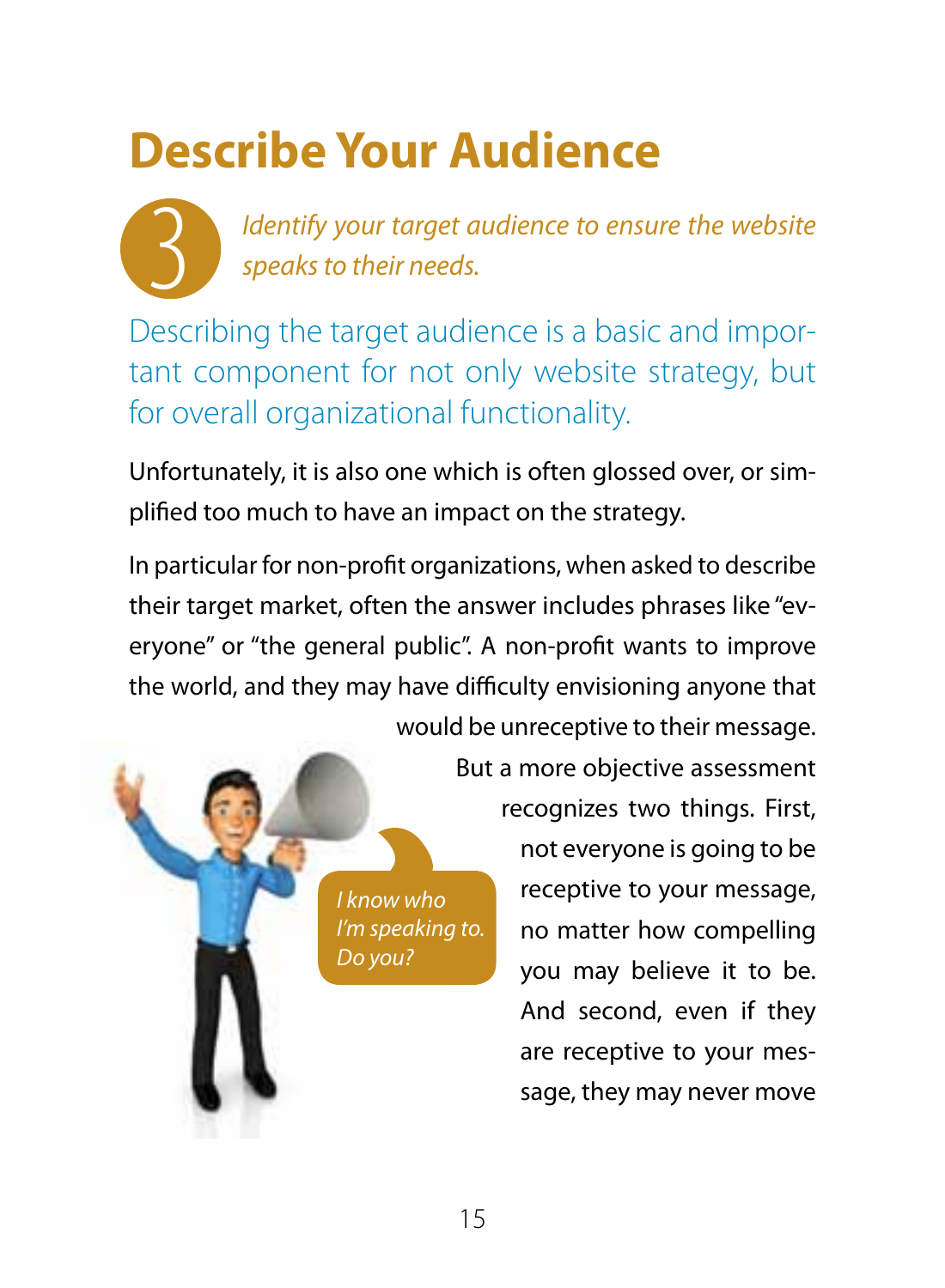beyond their initial interaction with your organization.

The target audience for any organization depends on a number of factors, including the goals of the organization and how they intend to meet those goals. Again, the target audience should follow logically from the strategic plans for the organization.

Describing your target can include a number of factors. Some things to include in describing your target are:

- Demographics (such as age, sex, marital status, geographic location, or home owners);
- Behaviours (such as group memberships, heavy internet user, or sports fan);
- Attributes (such as occupation, travel history, or having elderly family members);
- Outlooks (such as political views, religious beliefs or attitudes towards gun control).

#### There does not have to be a single target for an organization.

In fact, most times there will be multiple target groups. But each target group should be well defined, have an outreach and interaction strategy defined, and have an ideal interaction outlined.

It also has to be remembered that each target group has its own distinct opportunities and challenges, and requires your attention and resources.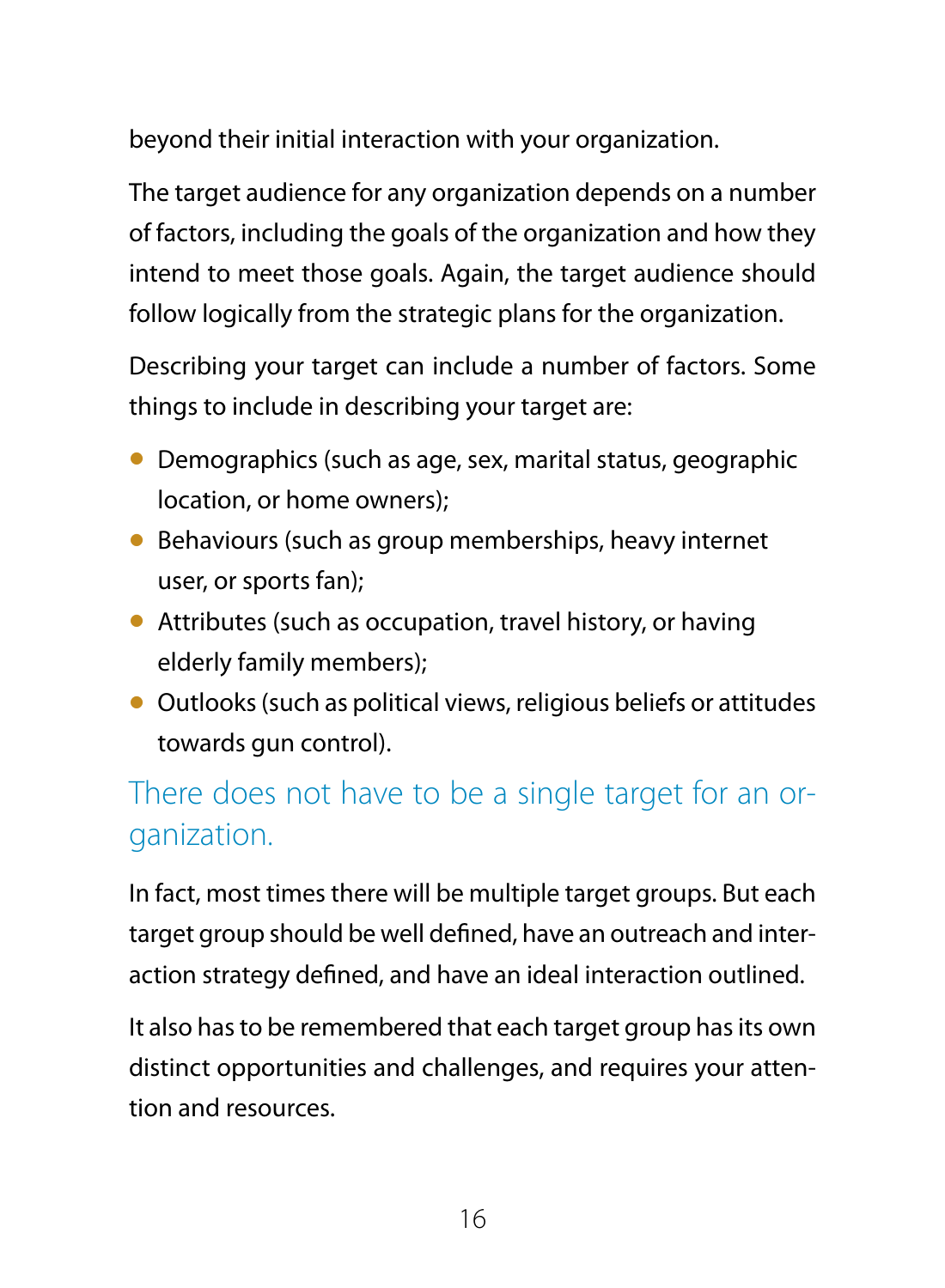#### Since most non-profits have limited resources to work with, trade-offs often have to made between groups.

For your website, another major constraint is the area available on the most important pages of the site. Consider who the target audience will be and what pages they will potentially start with on the site, keeping in mind that not all visitors to the site start with the home page. The initial message and appearance is incredibly important, but if there are a variety of target groups, they cannot all be addressed at once and on every page of the site. Again, decisions and compromises have to be made.

*The next strategy is defining your interactions...*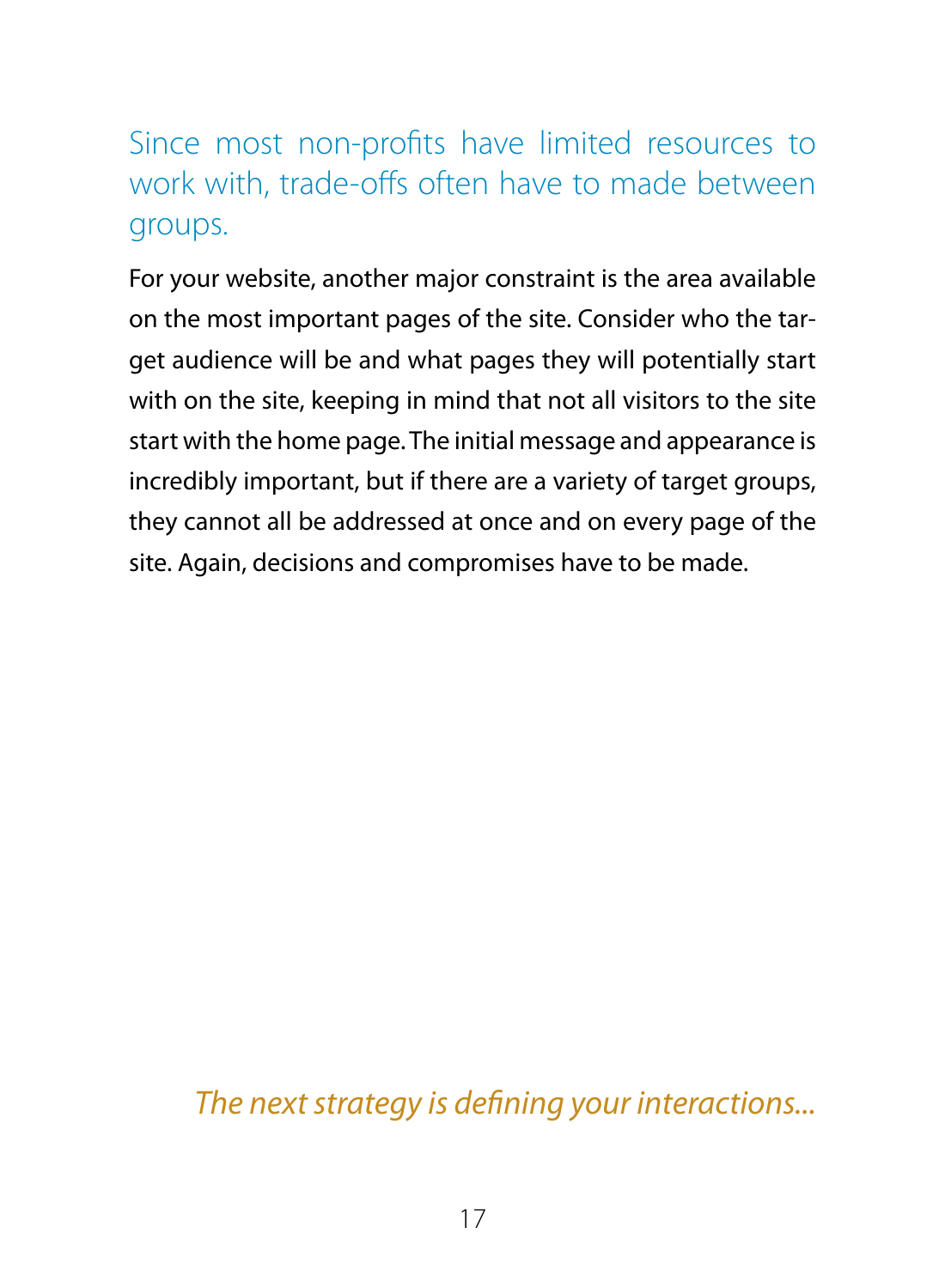# **Define Visitor Engagement**



*Recognize how you relate to your audiences and build the website to nurture those relationships.*

Non-profits are, by definition, not pursing a financial return as the bottom line. Non-profits are pursing the hearts and minds of their target to effect societal change. Even in the cases where a non-profit is raising funds and accepting donations, this step is still just a means to an end—it is to raise resources to pursue their ultimate goal.

The most important resource for non-profits is people that are committed to and passionate about your mission.



Those who voluntarily give of their time, their effort, and possibly their dollars are your most valuable asset. But a cause does not usually come with a built-in constituency of true believers. And even if it does have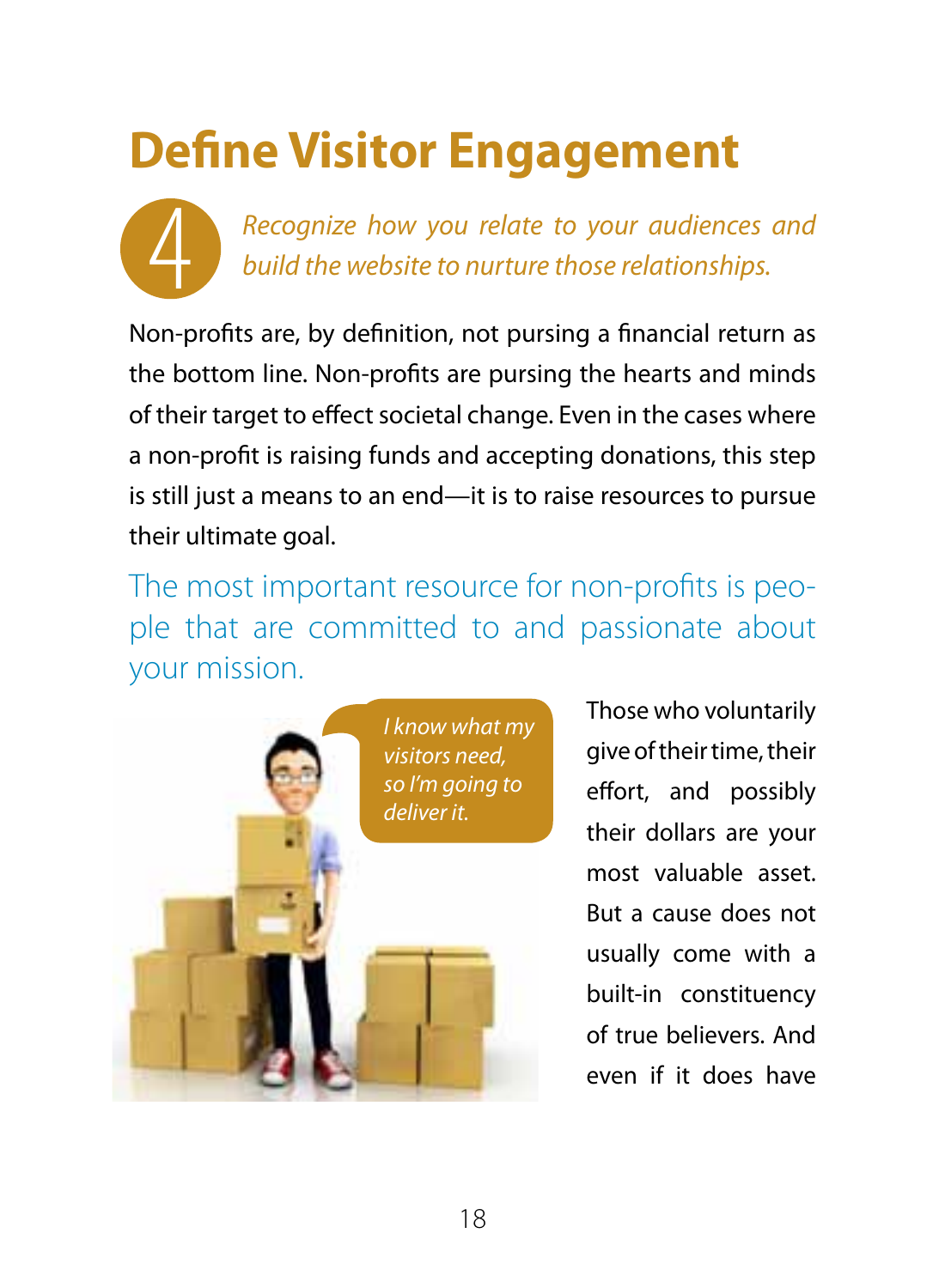such a core, networking and expanding that core group is an important process. It is through these people that a non-profit will exercise influence to make change.

In the business world, the only interaction with true value is one where a financial transaction is involved. Every other level of interaction only has value insofar as it contributes to that final step. But for non-profits, it is not so black and white.

For a non-profit, even raising awareness of an issue has a real value. Every increased level of engagement increases that value, but it is the relationship that is important.

#### Every time a relationship of any kind is established or expanded, the non-profit has contributed to their goals.

Even when raising money towards a cause, the fund-raising is not the final goal – it is the means to an end. If someone does not make a donation, but relates to the end goals enough to build some sort of relationship with the organization, then the goals have been advanced.

Non-profits need a vision of the world that recognizes the increasing value of people increasing their level of engagement with the organization. Such a vision could look like a 5-step pyramid. Although this pyramid is a good place to start, it can be modified to suit exactly the needs of each individual organization: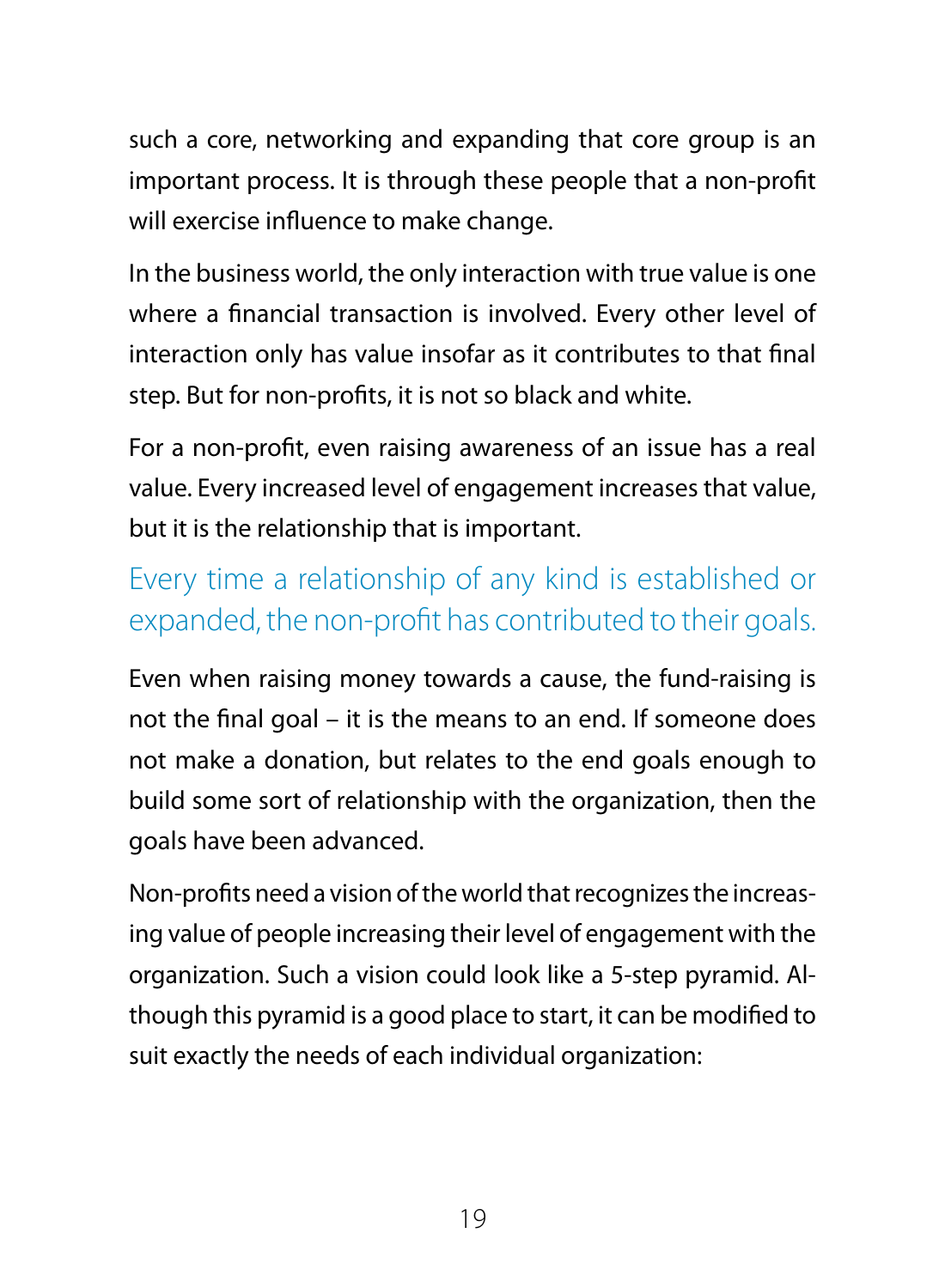

*People that interact regularly with your organization*

• **Activists:** *People who promote your organization to external audiences, or provide the resources that enable you promote your organization*

For the non-profit, although there is a greater benefit to having people move up higher in the pyramid, it does not have the same imperative as with a business. Since success is not defined in financial terms, it is not only those at the last stage that make a contribution. Therefore, the objective of the non-profit is not to maximize the size of the last step, but instead to grow all steps. Growing these steps is not simply a means to an end, but are direct successes contributing to the final mission.

The strategic website recognizes and encourages the various levels of engagement. Visitors to the site have different relationships with the organization, and have different requirements. The website has to recognize the needs of the various visitors, and make sure they are addressed.

*You're half way there. On to designing to support your goals...*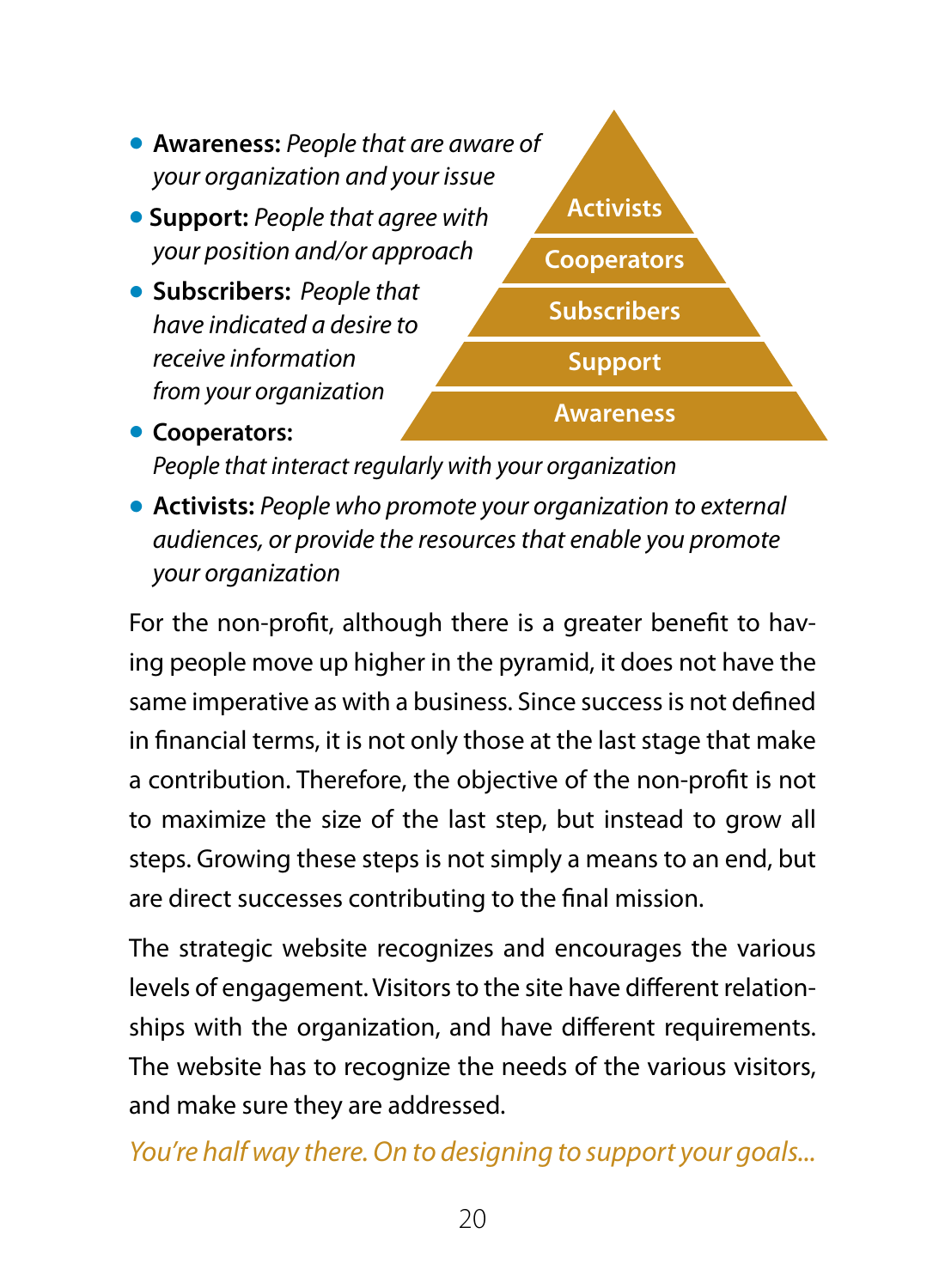### **Design To Support Goals**



*Design all elements of your website to speak to your audience, nurture relationships, and advance your goals.* 

All aspects of the strategic website have to work together to help an organization reach their goals. To be successful, the structure has to work with the site's content, graphic design and layout. These are the aspects that visitors actually see when they reach the site, and are the only means of connecting with visitors through the website.

Determining a target audience and engagement model are organization-level activities. They describe how the non-profit sees



*I build when I have a smart plan so I don't have to guess.*

their interaction with the general public. This is key information in the website design process.

This enables the strategic website to be built and measured using what is important for the non-profit. If it is not advancing the non-profit's goals, question why it is included in the design.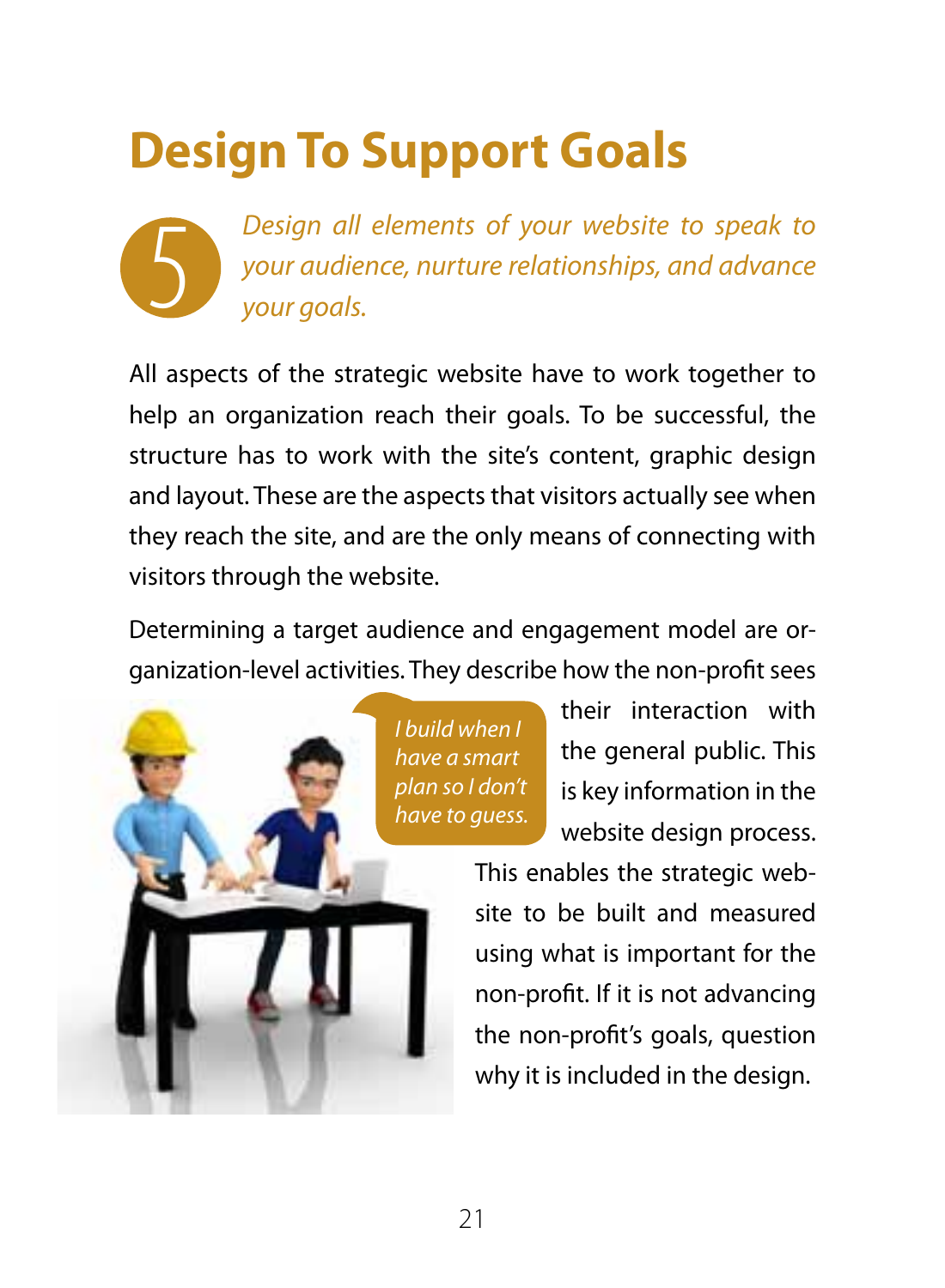The website for any organization has to be directed towards the target audience. Although this may seem to be a very basic and obvious statement, it is not hard to find websites that seem to have missed this first principle. Remember the purpose of the website – to either reinforce or increase the level of engagement with the target audience.

The website visitor has taken an action to find the site, and chances are there is only a very short period of time to engage them.

The website interaction has to both satisfy the visitor and advance the goals of the organization. If the website only meets one of the two requirements, it is not a strategic website.

The home page of a strategic website in particular is a product of compromise, but of informed compromise. The area available on this page is quite limited. Even more restrictive is the area "above the fold" (the area that a visitor sees when they first reach the home page without scrolling up or down). The home page cannot speak directly to everyone, and the strategic website makes decisions about the home page based on the organization's target audience and levels of engagement.

For the strategic website, the home page of the website should not be thought of as bait to lure people deeper, but instead as a filter. Not everyone who visits the site wants to engage. Why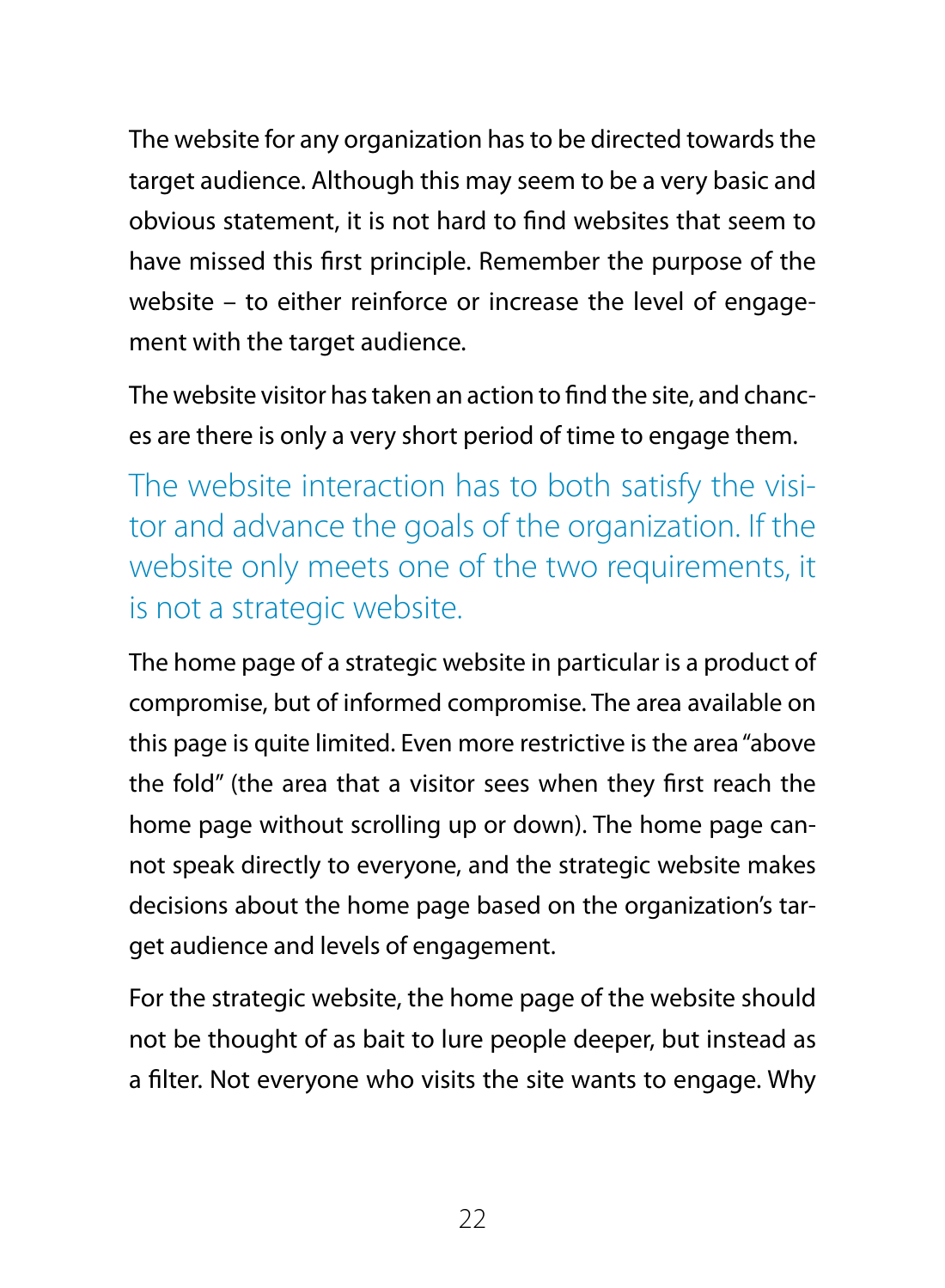waste resources and valuable screen real estate on visitors that have a very low probability of providing value to your organization? But at the same time, it has to provide an easy path to areas of the website that provide value both for the engaging visitor and the organization itself.

The home page is the part of the website where creativity, quality copywriting and professional graphic design are most essential.

The combination of logic, analysis, and creativity at this stage is the hallmark of the strategic website.

*Optimizing for search engines is next...*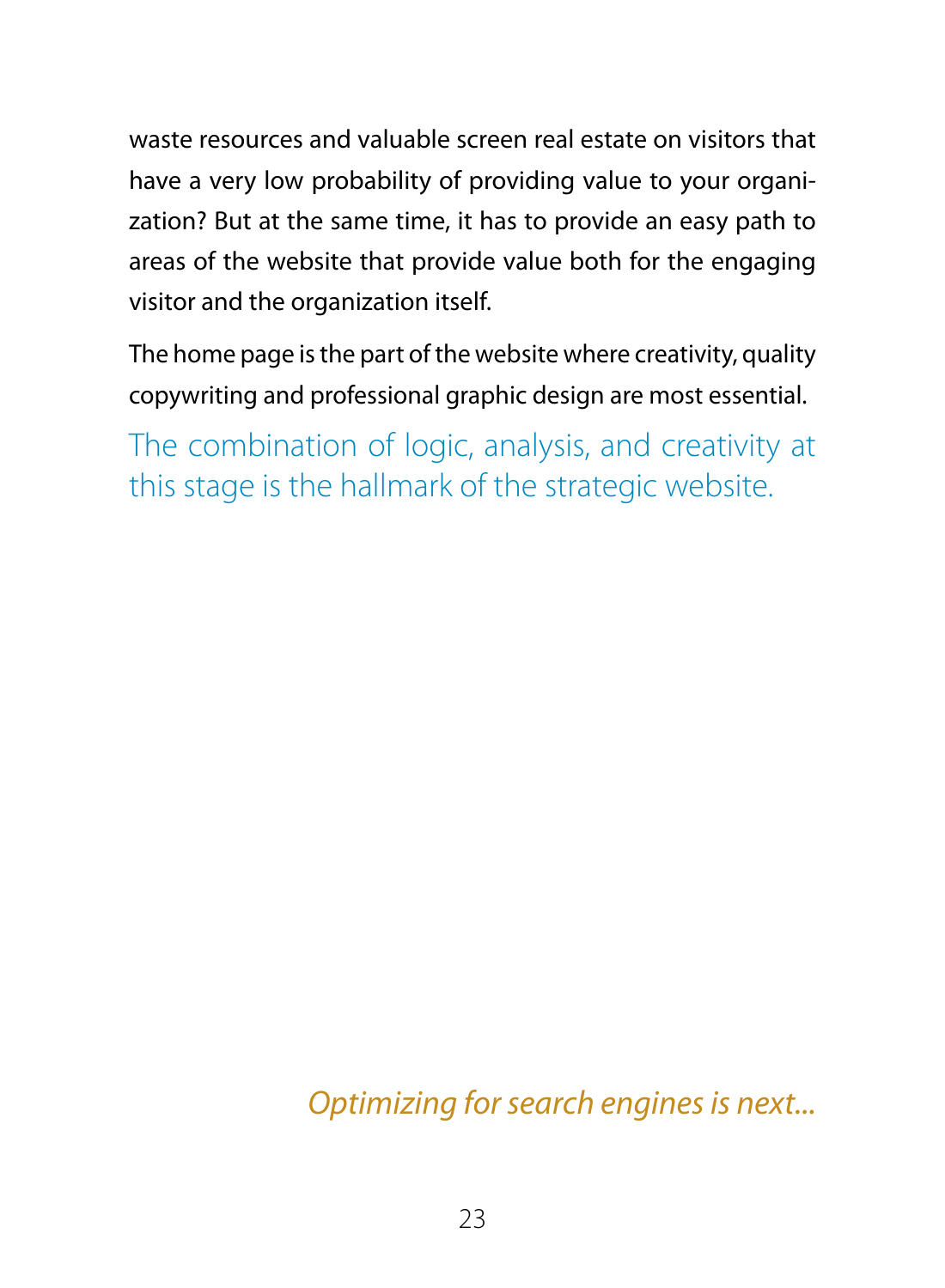# **Optimize For Search Engines**

*Use search engine optimization to reach your audience.*

Search Engine Optimization (SEO) is a sexy term. Every web development company advertises SEO services, or at least makes the claim that their websites are search engine friendly. The problem is that SEO is a specialty area that is little understood, even among many website development companies. Many website owners are hoping for a magic bullet that will propel their websites to the top of the rankings, bring in thousands of visitors, and suddenly make their organization super successful.

Unfortunately, that's not the way SEO works. You can't flip a switch and jump to the top of Google's listings.



6

Search Engine Optimization takes

*I'm being found by the exact people I want to have find me.*

work. It involves aspects both on the website, and things that happen on the rest

of the internet. It involves an understanding of how search engines work, how the site interacts with the search engines, and how the rest of the internet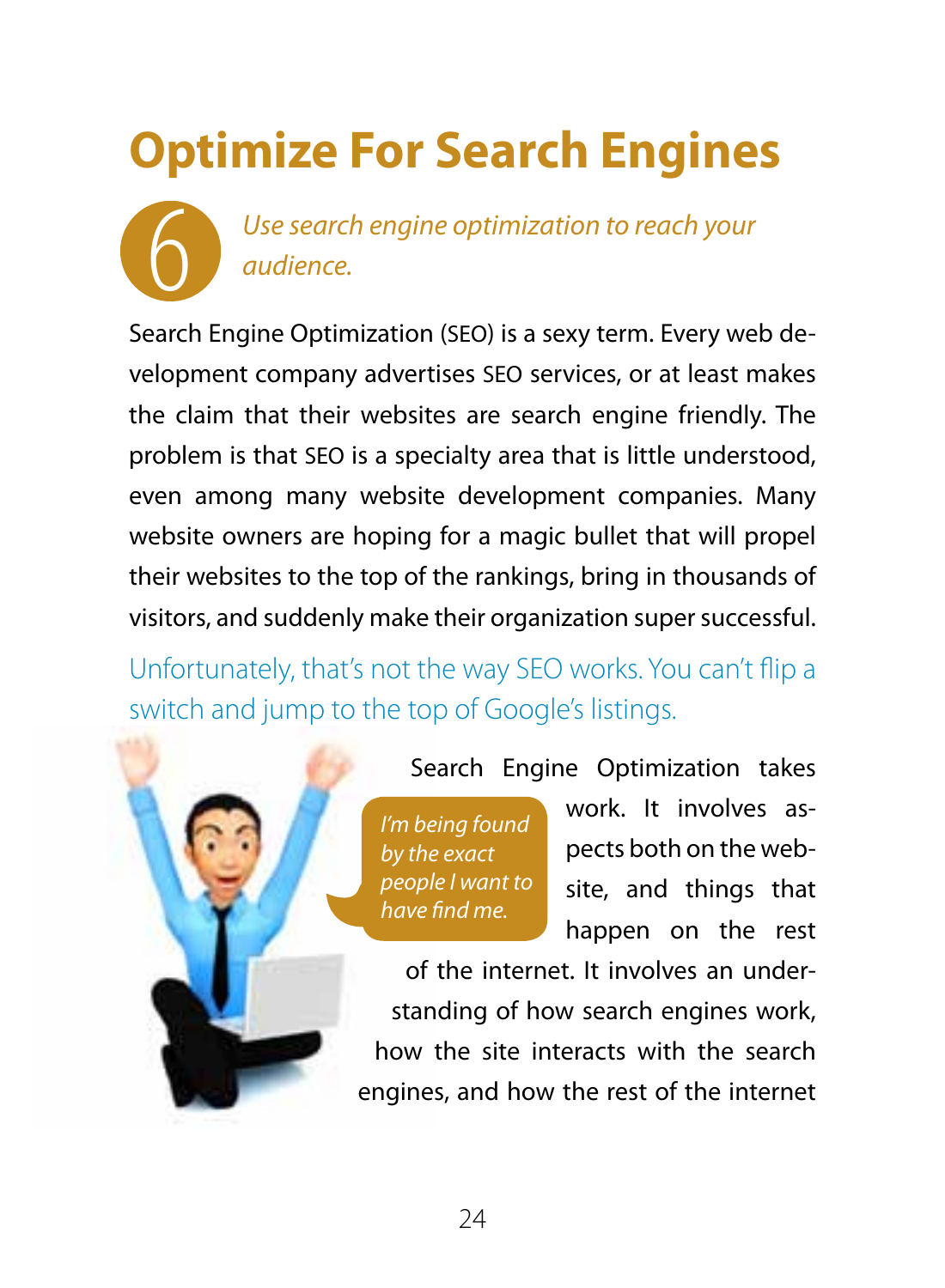interacts with the website. It is a combination of factors on the site that are under the control of an organization, as well as multiple factors outside the site which an organization at best can try influence, but are not within their control.

And to make it more interesting, Google changes the way they do their searches 400 to 500 times per year. Exactly how the search engines determine rankings is confidential. However, they have provided guidelines around best practices, which when combined with experience give an approach to help search engine rankings.

#### Most web developers are not SEO specialists.

Although the basic concepts of SEO can be stated fairly easily, actually implementing them in practice is very tricky.

The strategic website has an advantage when it comes to SEO.

#### Knowing your target audience and how they engage with your organization helps make SEO more effective.

This leads to the development of clear and precise keywords the actual phrases that potential targets will type into search engines. Incorporating these keyword phrases directly into the website text will help boost your search engine performance. Another key element of SEO is building a presence on the internet outside the website – normally through links to a site from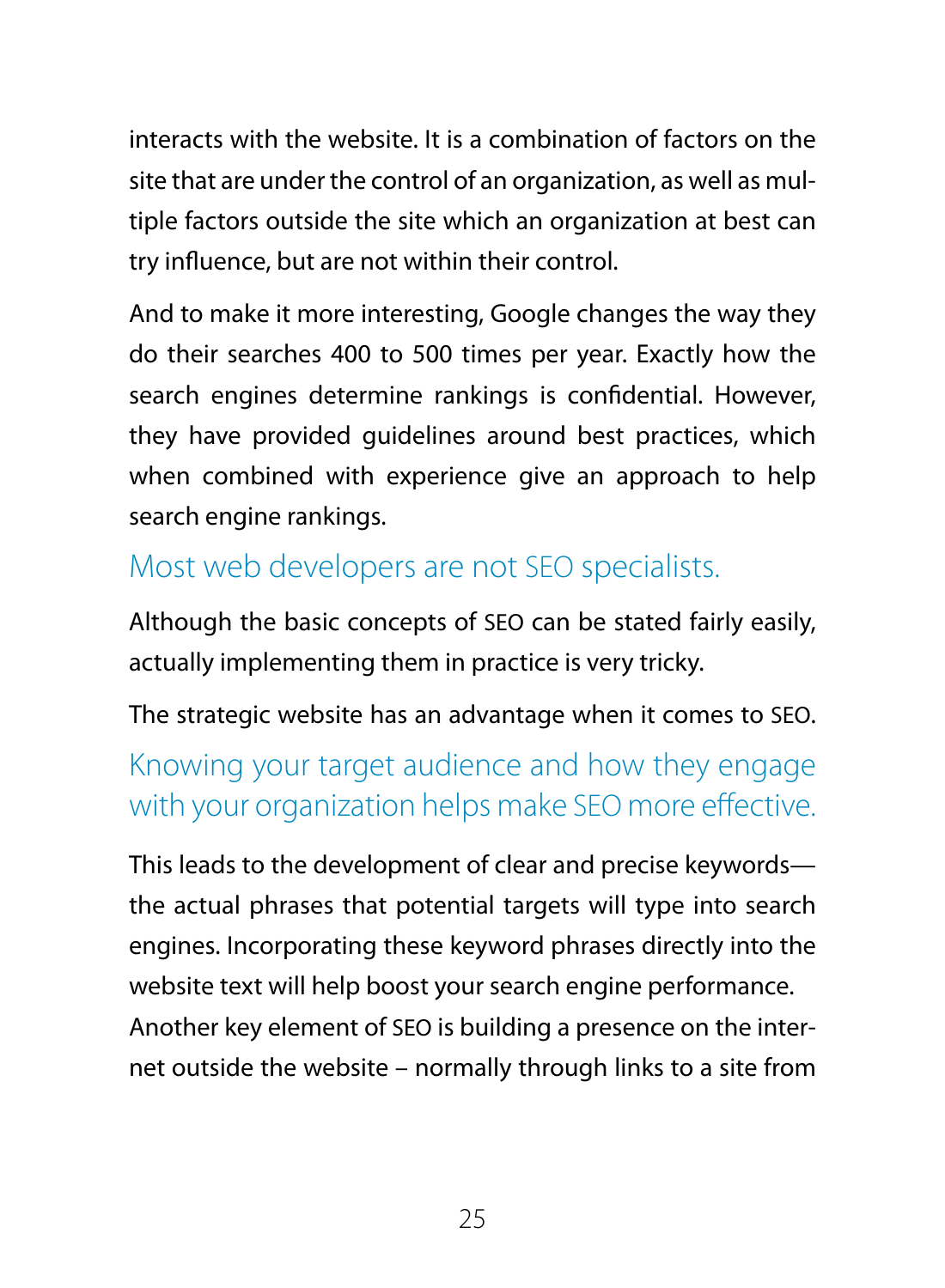other websites and social media. Again, the strategic website has an advantage. By identifying their target audience and explicitly creating ways to interact with them, they encourage others to build the links used by search engines.

*Almost done. Strategy #7 is measuring what's important...*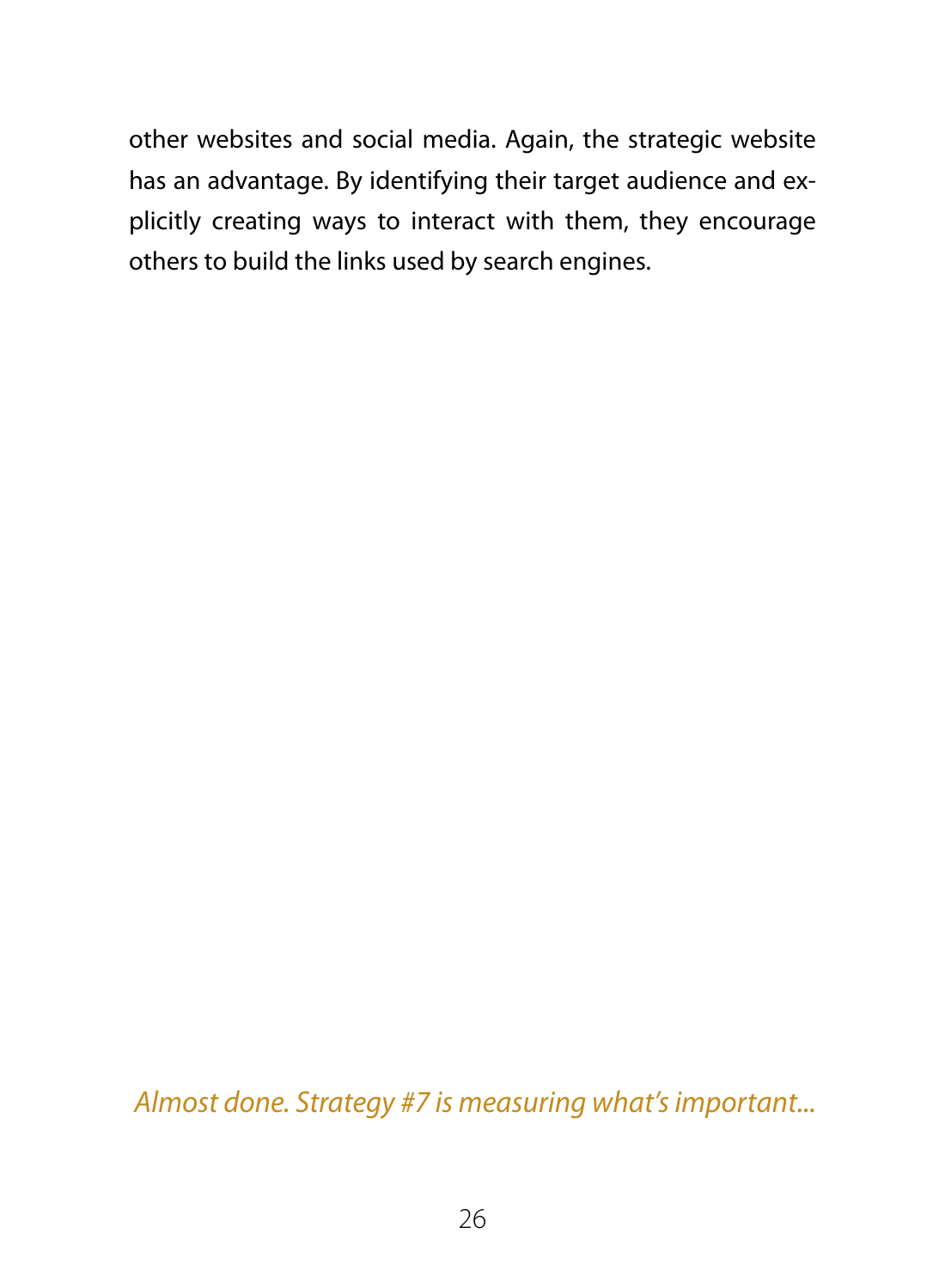### **Measuring What's Important**

*Include measures on your website beyond basic Google Analytics to learn from your visitors.* 

Measurement is what takes the guesswork out of a website. 7

It provides the basis for determining the amount of success the website is achieving, as well a providing a baseline for updating the website to improve performance.

Measurement, often through Google Analytics or other similar tools, is the link between the organization's perceptions of their website and the perceptions of their target audience.



In other words, it is the way in which the organization can tell if their message is reaching their audience as intended. The planning process is about developing a vision for how the website is going to work.

Implementation is about putting all the pieces in place. Measurement is getting feedback on whether or not the plan is working.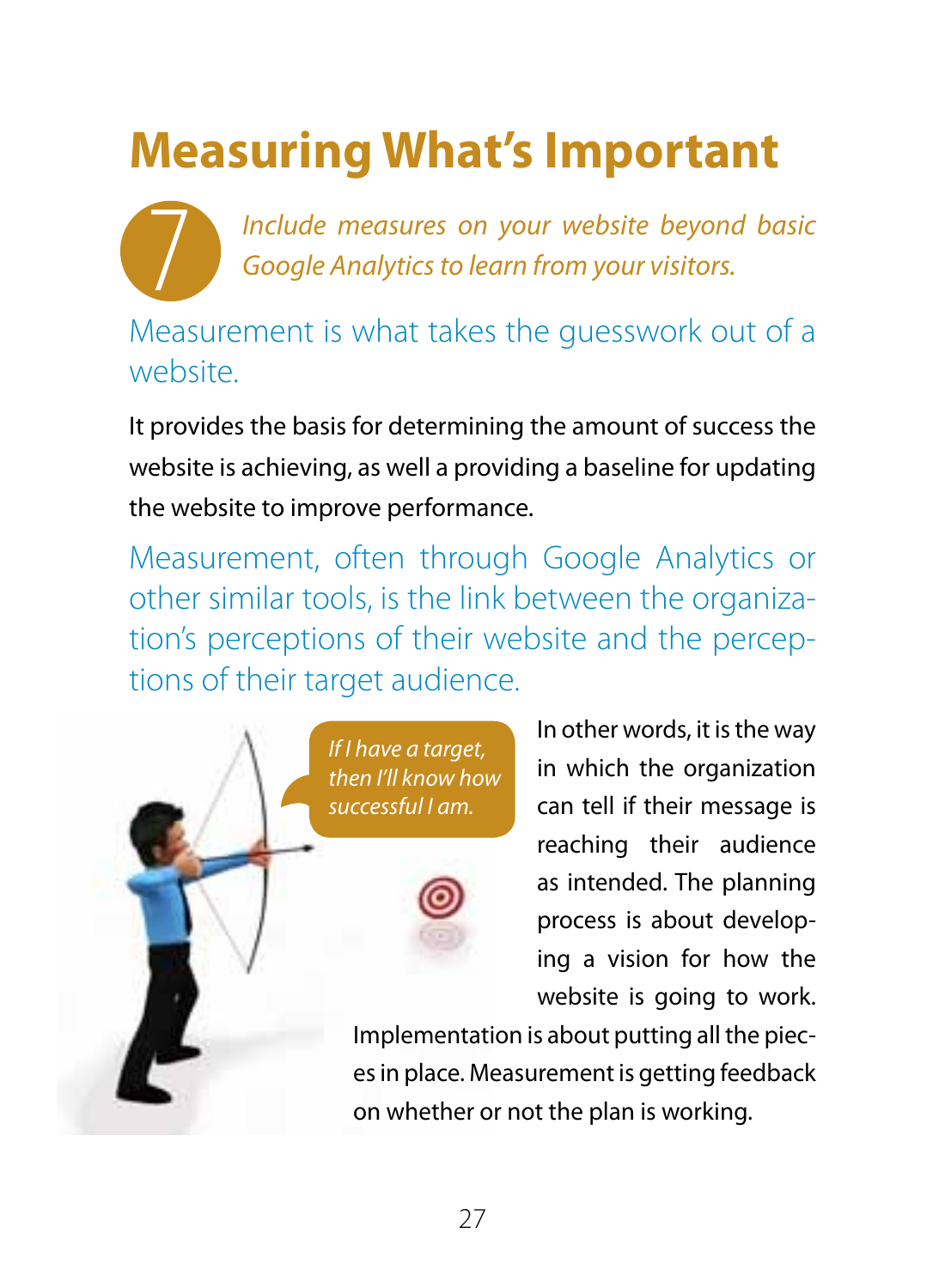For a non-profit organization, measuring the success of a website is often a difficult task. Without the measuring stick of profit, measuring success often requires some assumptions and generalizations. The properly constructed strategic website takes this difference into account.

These measures demonstrate whether or not the target audiences are making use of the organization's website as envisioned, or whether parts of your website needs to be improved.

Non-profits that depend on external funding usually have to generate reports demonstrating the extent to which they are meeting their goals. Properly customized and implemented web analytics are an important part of this reporting mechanism. When an organization moves beyond simply reporting the number of hits on their website to measures that link to their organizational goals and objectives, it demonstrates a maturity in thinking and operations that is well regarded by funders.

Many organizations rely on donations from their sponsors, and use the website as a key element in generating these donations.

Well planned website measurements not only measure the success of donation campaigns, but also provide important information on how donors (or potential donors) interact with the website before and after making a donation.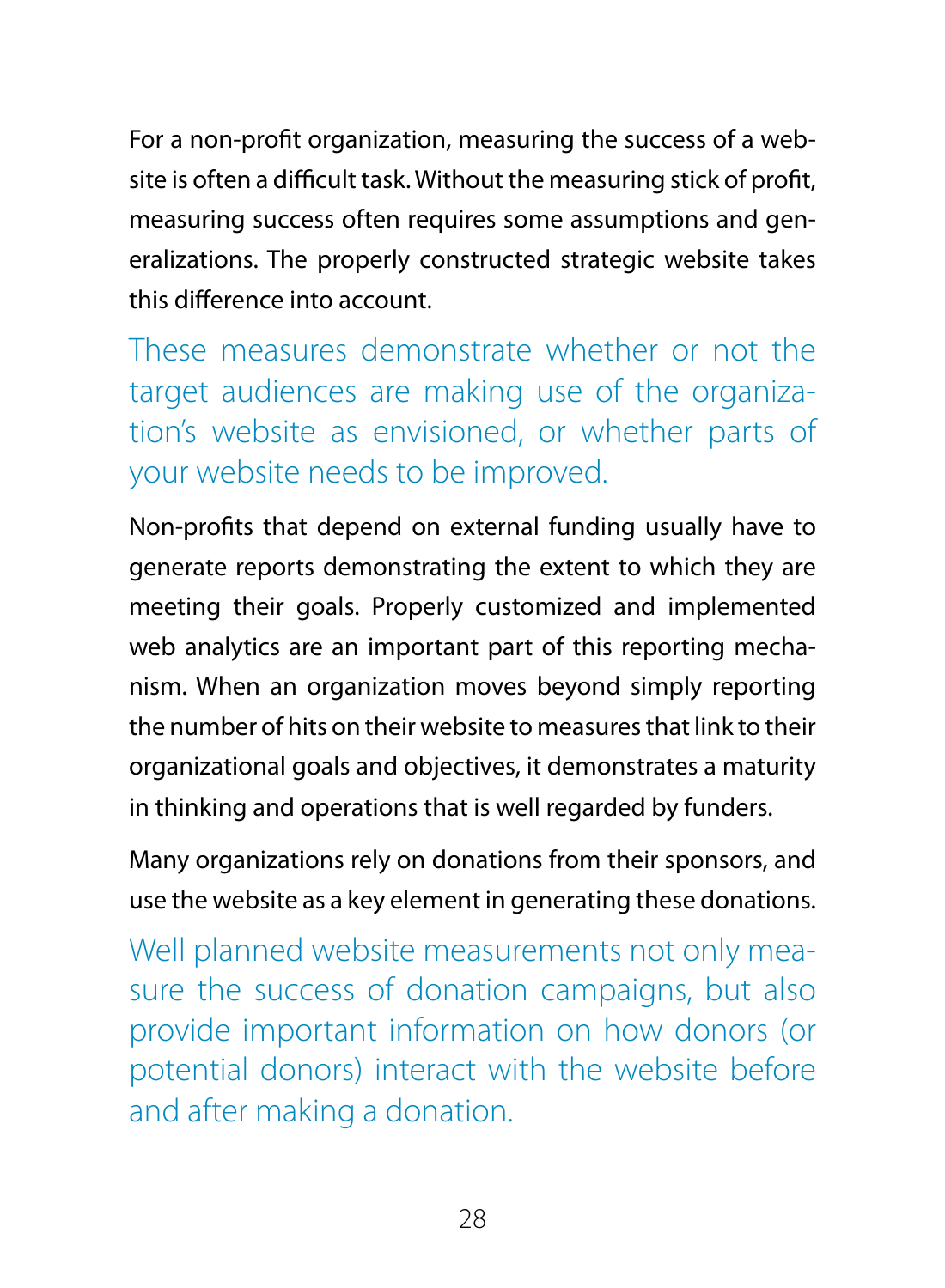The measures that link website performance to organizational goals are called Key Effectiveness Indicators (KEIs). They inform an organization whether or not their target audience is interacting with their website as had been envisioned, and provide clues as to how to make improvements.

Google Analytics is by far the most popular web analytics software package in use today. It is powerful, flexible, easy to use, and is free. But it does have its limitations.

The wide variety of data that Google Analytics collects requires careful interpretation, or misleading conclusions can be reached.

*Last but not least, test, evaluate and improve is next...*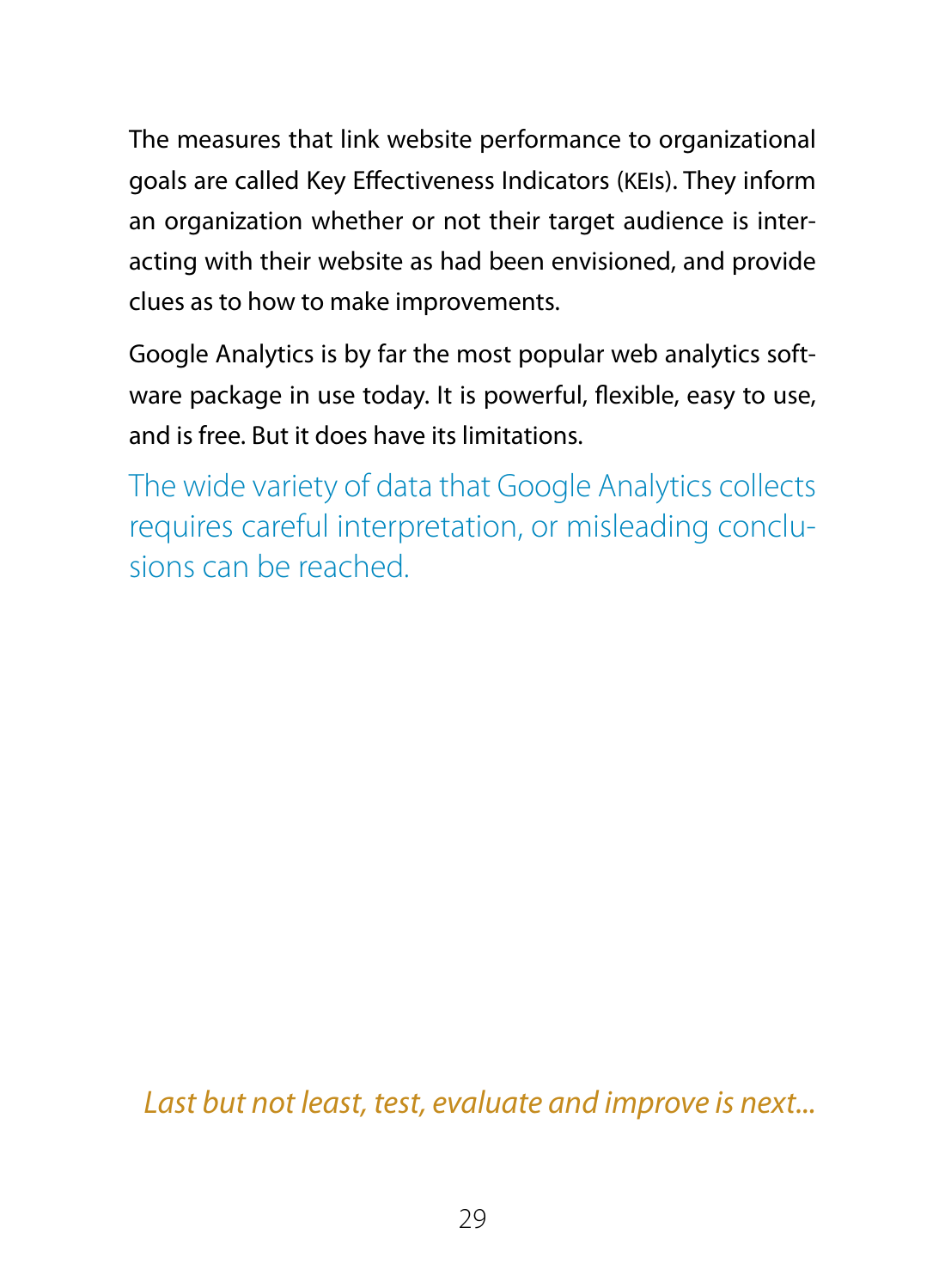# **Test, Evaluate And Improve**



*Use the information you gather from measuring to make smart changes to your website.*

#### The strategic website is never a finished product.

Whether changes are made hourly, daily, monthly, yearly, or otherwise, the key feature of a strategic website is that it makes a significant contribution to the goals of the organization, and that the contribution is measurable. The purpose of measuring is to provide the data and evidence to make improvements. After all, if there is never any intention to change the website, there is no reason to determine how well it is working.

If an organization has clearly stated their goals, determined how the website can help meet these goals, built the design



around these decisions, determined KEIs, and incorporated analytics measurement, then congratulations are in order. This

is a strategic website, one that works for the organization.

But the strategic website is not a static advertisement.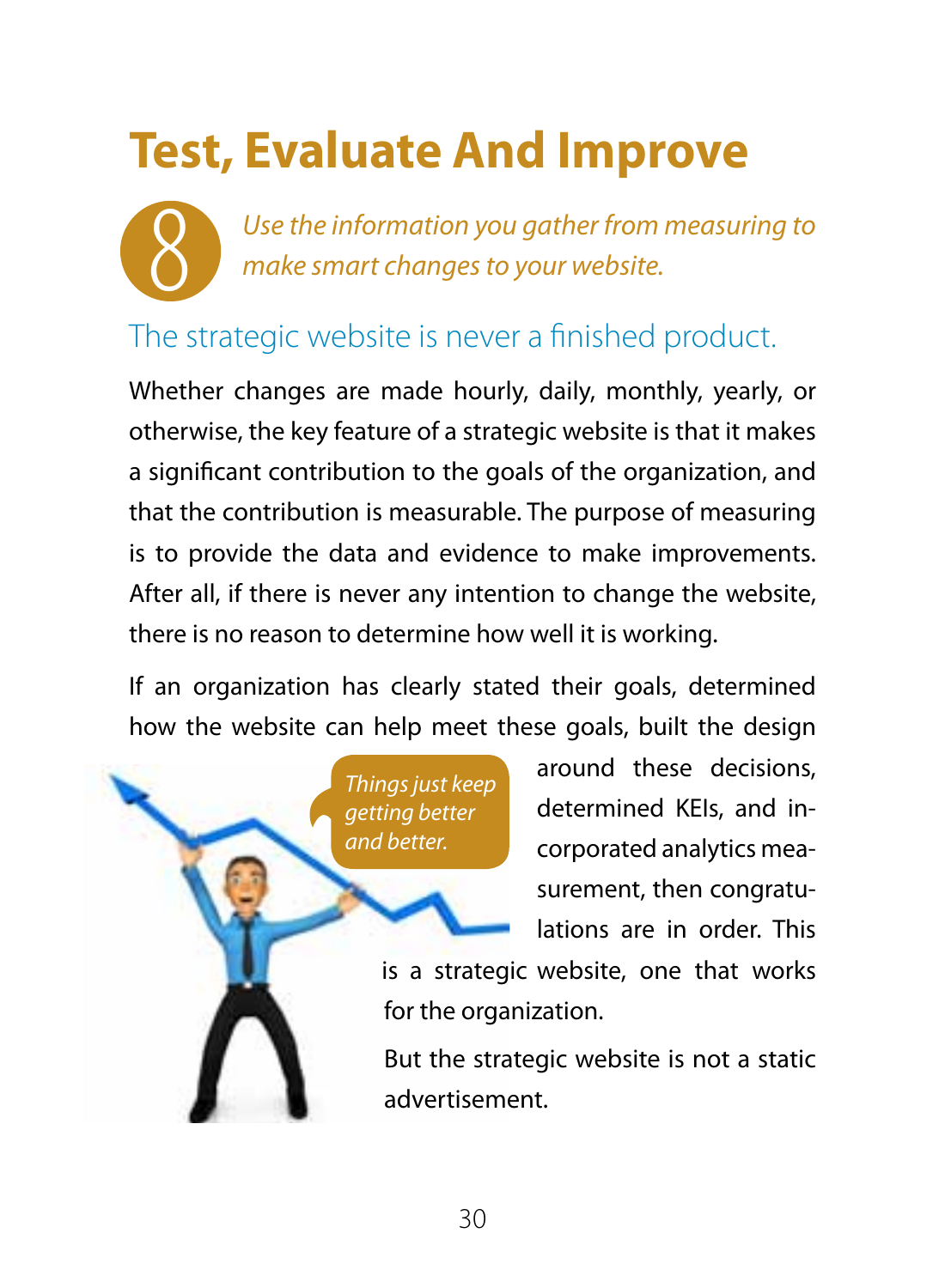#### The whole purpose of adding truly meaningful measurement to the website is to learn.

The strategic website uses that newfound knowledge to make improvements.

While the measurements reveal the effectiveness of the site, and probably provide some indications of trouble spots or ideas for potential improvement, the best way to make a website even more effective is to try new ideas, and see what kind of impact they have. This is where website testing comes on the scene.

Often called conversion testing, usability testing, or some other name, the philosophy is the same. The idea is to compare two (or more) versions of the website to see which version produces the better results. The differences between the two versions are sometimes quite extensive, but more often, they are small differences. Sometimes the comparisons are between two entirely different versions of a home page to see which prompts more people to continue exploring the rest of the website. Sometimes the comparison is as simple as trying different colours of a "Donate Now" button to see which prompts more activity.

Evaluating the results of website testing is another instance where the power of the strategic website shines through.

After putting in all the hard work to determine what's important on the website, it's much easier to evaluate the results of an experiment.

*So what can be concluded from all this new information?*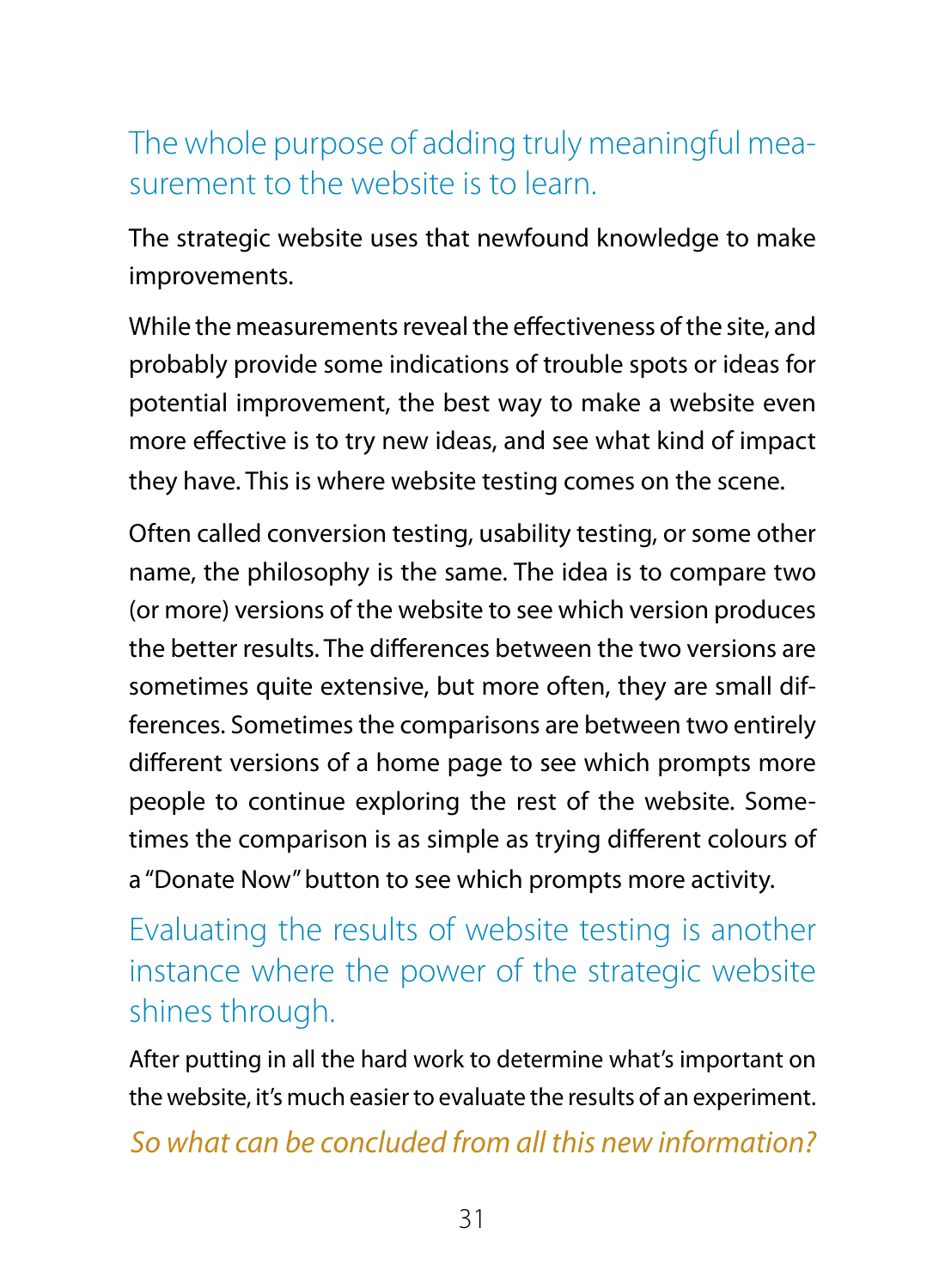### **Conclusion**

#### A strategic website is an effective website.

A website is the main portal to the outside world for any organization these days. It is one of the first places people look, whether they are looking specifically for your non-profit, whether they are a long-time client or a new visitor, or whether they are simply researching your area.

But along with the website being the destination for your target, you only have a short period to make an impression. Your website has to meet the needs of both your visitor and your organization. The best way to do that is to make sure your website is



designed to meet those needs, and that Google Analytics (or a similar tool) is in place and set up to tell you what is happening.

Creating a strategic website that works for both your visitors and for your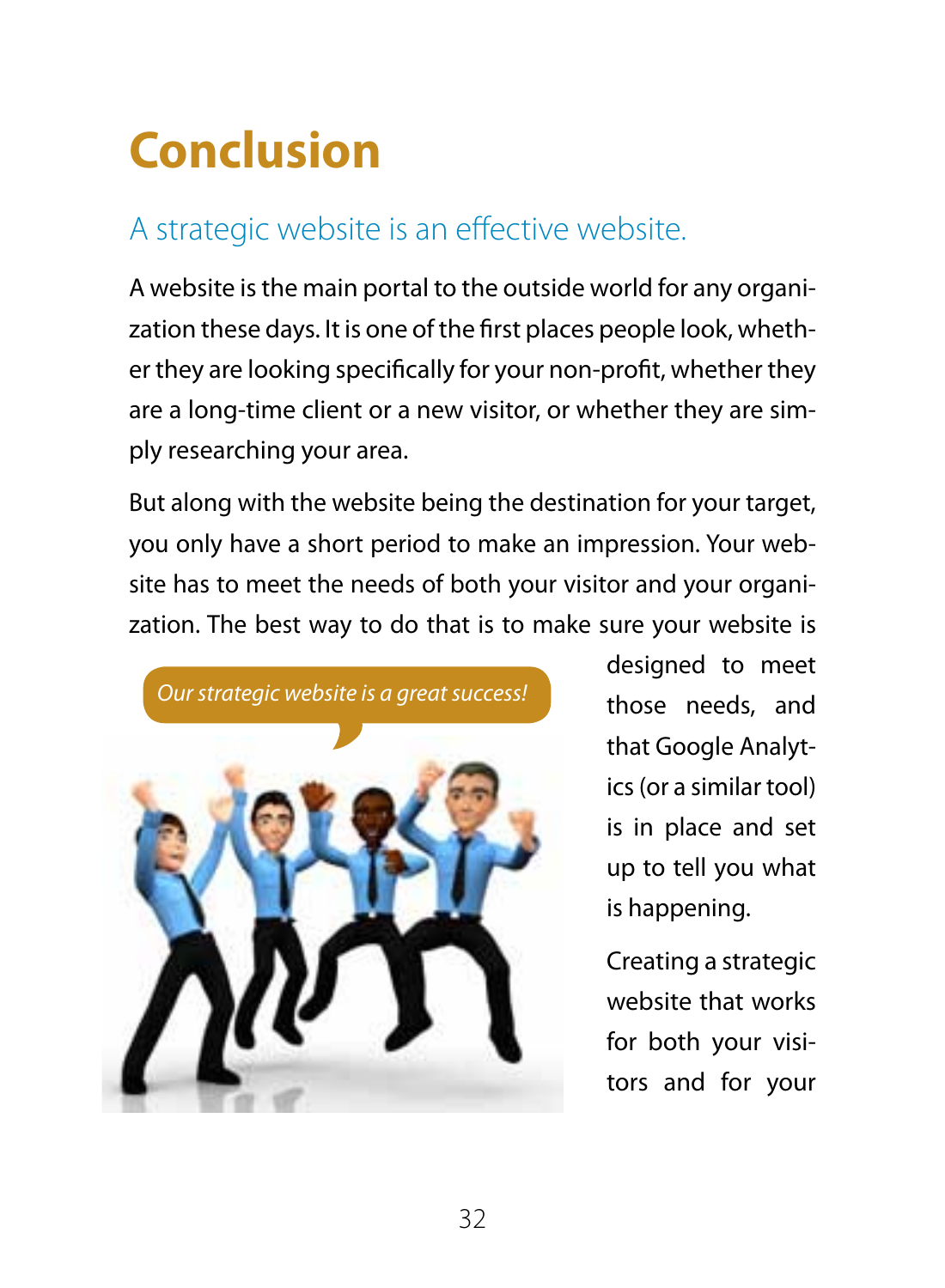non-profit is not a trivial undertaking, but neither is it impossible. But what it does need is an understanding of your organization, its goals, its target audience, and its relationships with clients.

While the task of physically building the site can be entrusted to others, the background knowledge of your non-profit cannot be outsourced.

The strategic website gives you the confidence that your website is working as it should, and producing results for your non-profit.